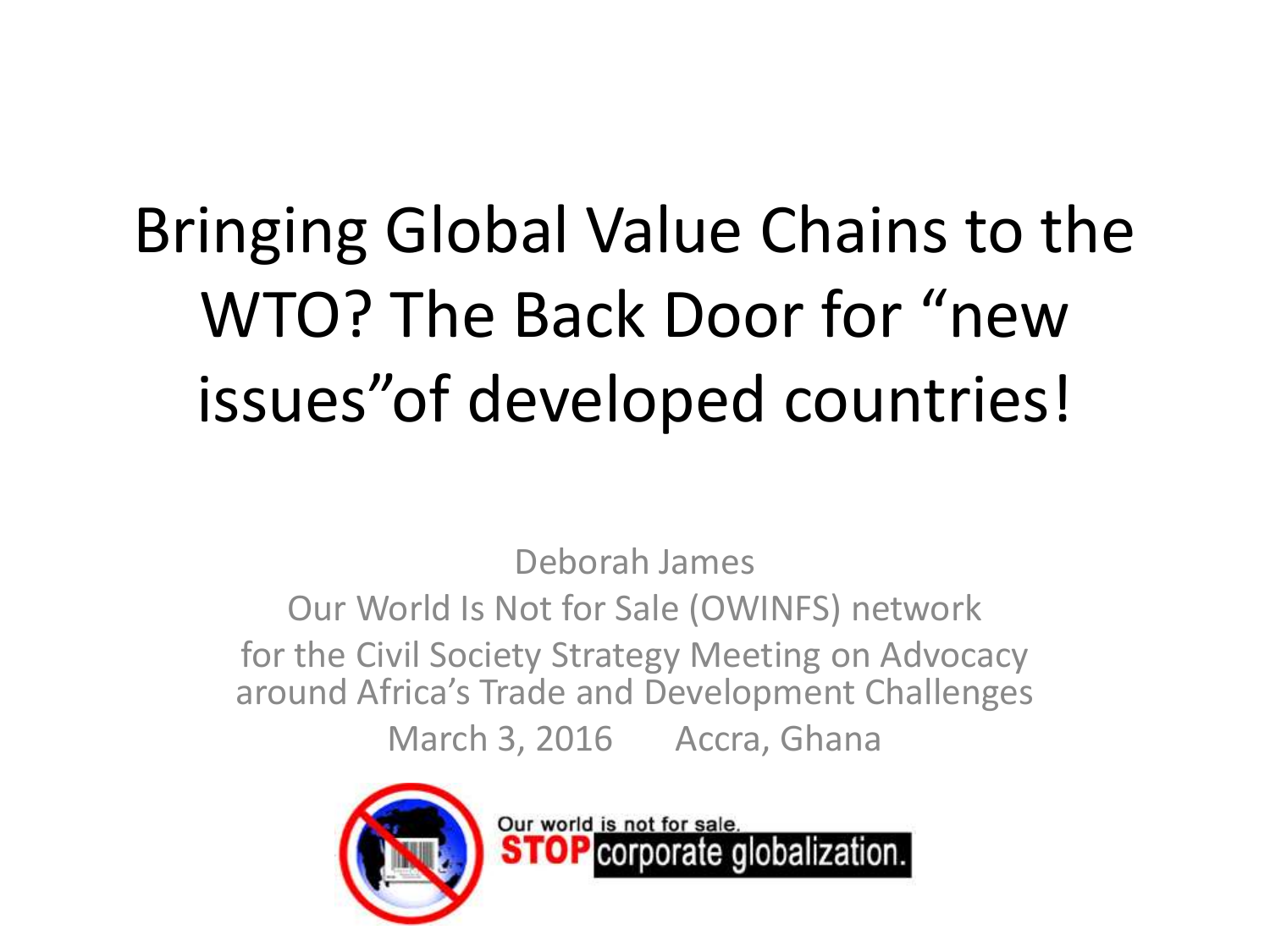# What are GVCs?

- Global Value Chains refer to the chain of locations where products are researched & developed, designed, patented or copyrighted, materials sourced, manufactured, finished, packaged, distributed, branded, marketed, and sold.
- While most countries are involved in GVCs in one way or another, they are not all linked in the same way nor have an equal status vis-a-vis GVCs.
- The percentage of Domestic Value Added (DVA) in GVCs tilts heavily towards design, patenting/copyrighting, retail and marketing; whereas the DVA for raw materials and manufacturing, which are often based in the global South, can be quite minimal, and dependent on natural resource exploitation and cheap labor.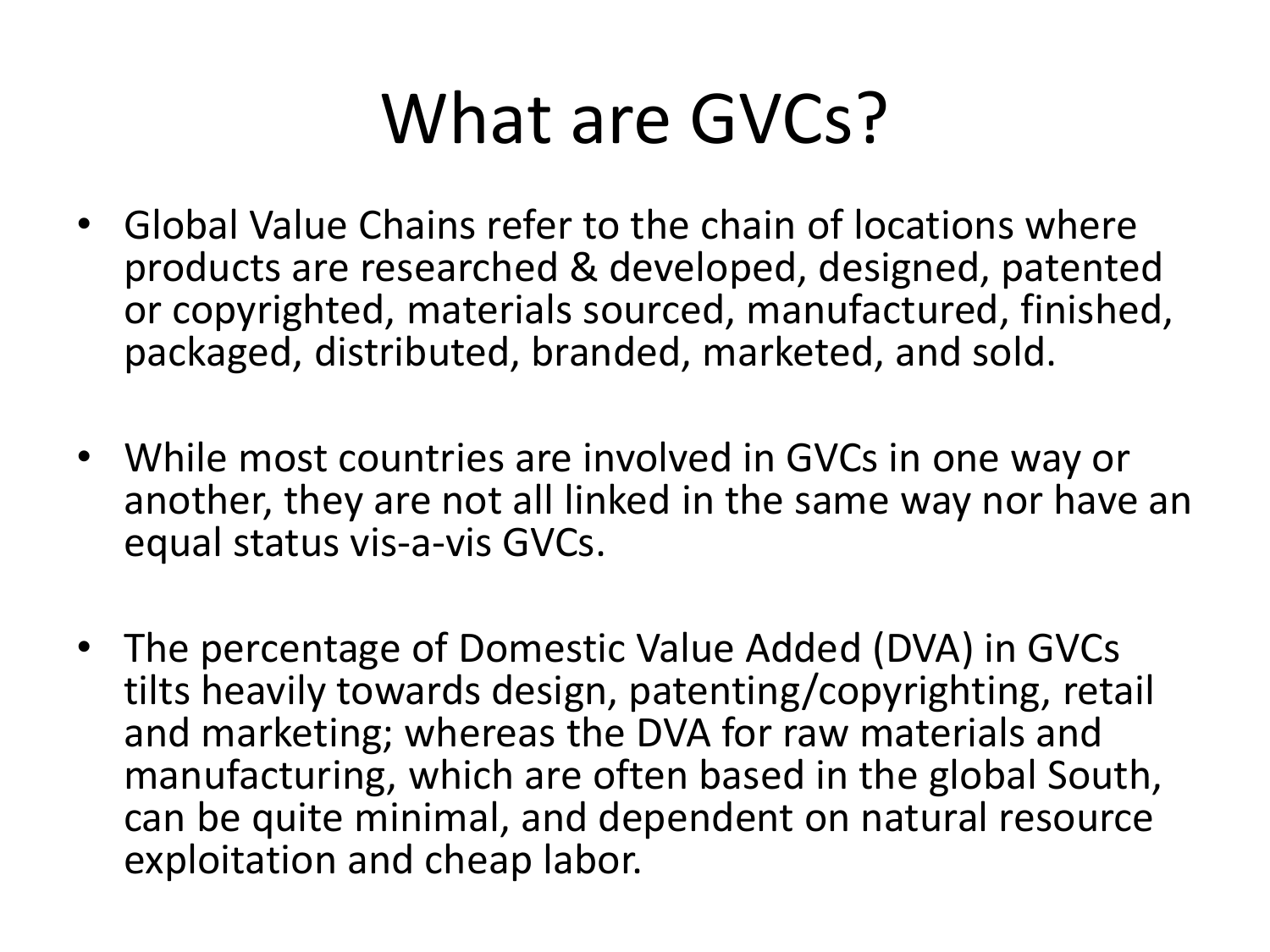# What are GVCs?

(Smiling curve of Stan Shih)



- Will all players gain from expanding GVCs? Unlikely. Not all players can equally gain from their participation in GVCs.
- Developing countries could become more integrated in GVCs, but the quality of their integration may not be of real benefit.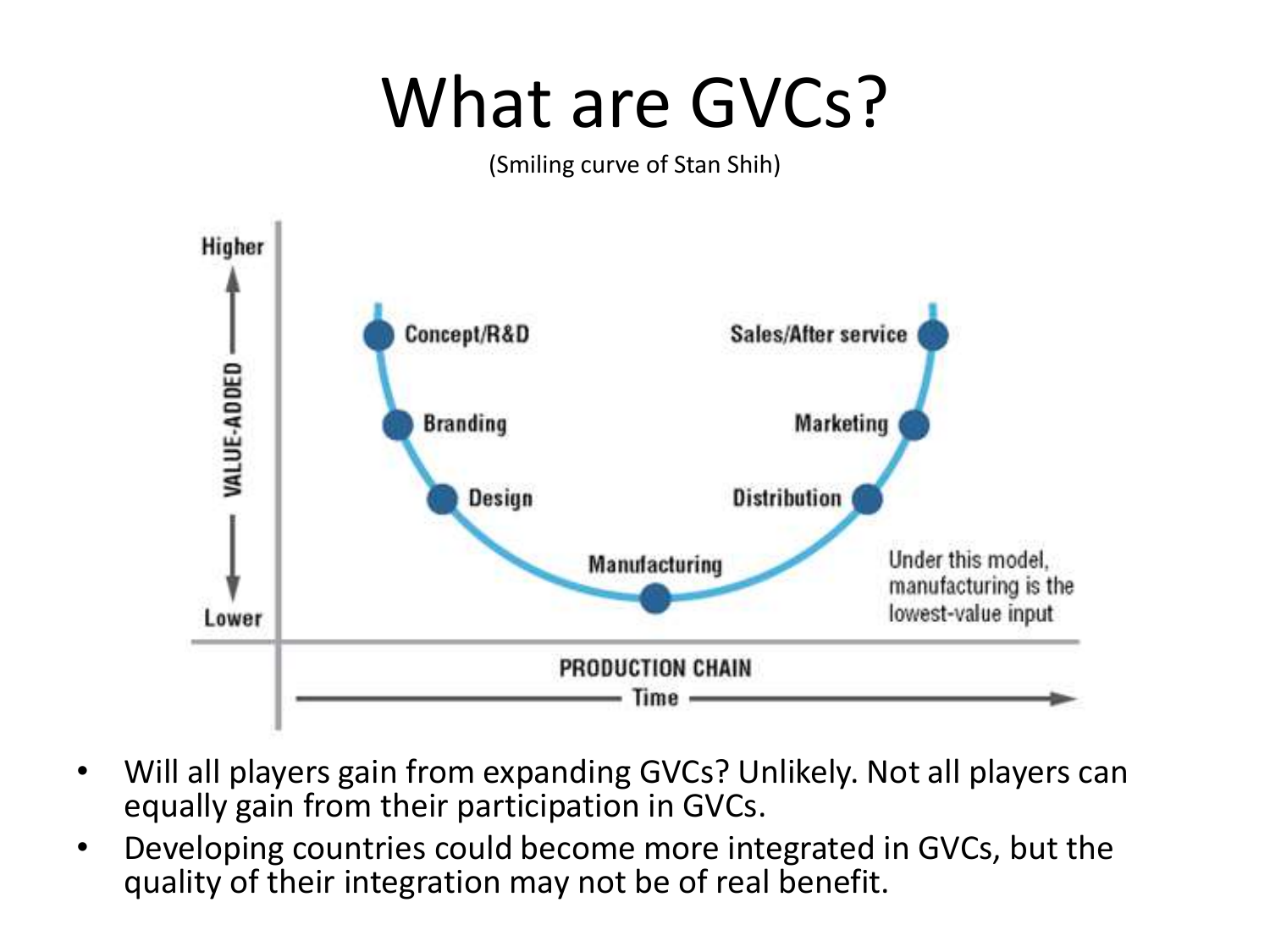# GVCs in the WTO?

- Recently, there is a narrative being developed within the WTO related to discussing GVCs.
- Thus far, the debate is focused on liberalization. Countries should liberalize goods and services in order to integrate into the GVCs. The "pitch" is that these strategies will help developing countries more deeply integrate into GVCs as they can import more cheaply and thus export more competitively.
- Organisation for Economic Co-operation and Development (OECD) is a big cheerleader, along with WTO and World Bank…UNCTAD's Trade Division is also, but the Globalization and Development Strategies is more circumspect..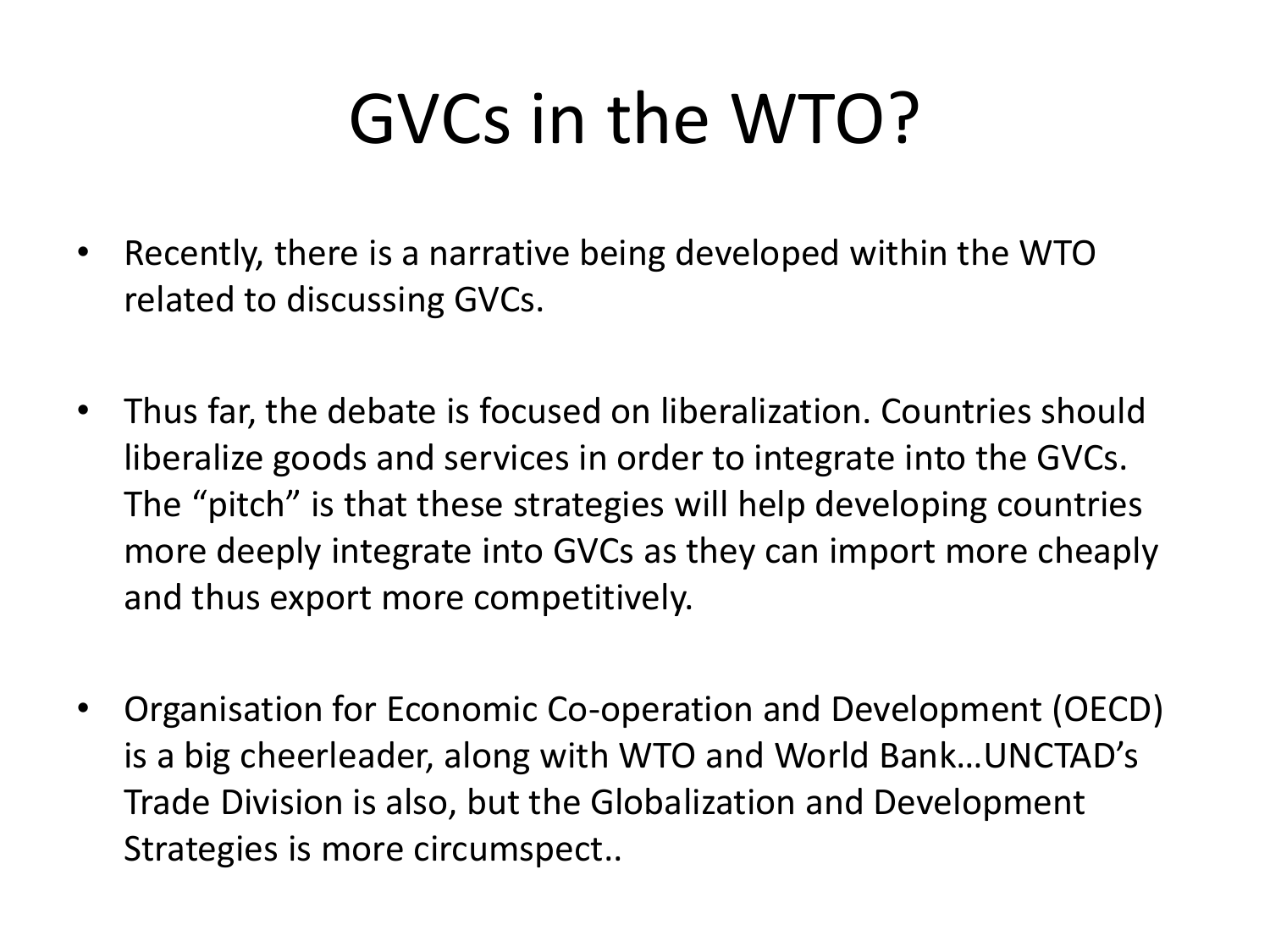#### **GLOBAL VALUE CHAINS: UNPACKING THE ISSUES OF CONCERN FOR DEVELOPING COUNTRIES**

- In an event on GVCs at the South Centre in February 2014, Ambassador Benites of Ecuador indicated that the Fourth Global Review of Aid for Trade (of the WTO) presents GVCs as synonymous to growth and economic development, poverty reduction, capacity building, and global integration, regardless of the capabilities and constraints facing developing countries.
- Yet, he noted that "the analysis of market liberalization and value chains, does not consider the existing technological gaps between developed and developing countries", which prevent the latter from effectively benefiting from the advantages of international trade.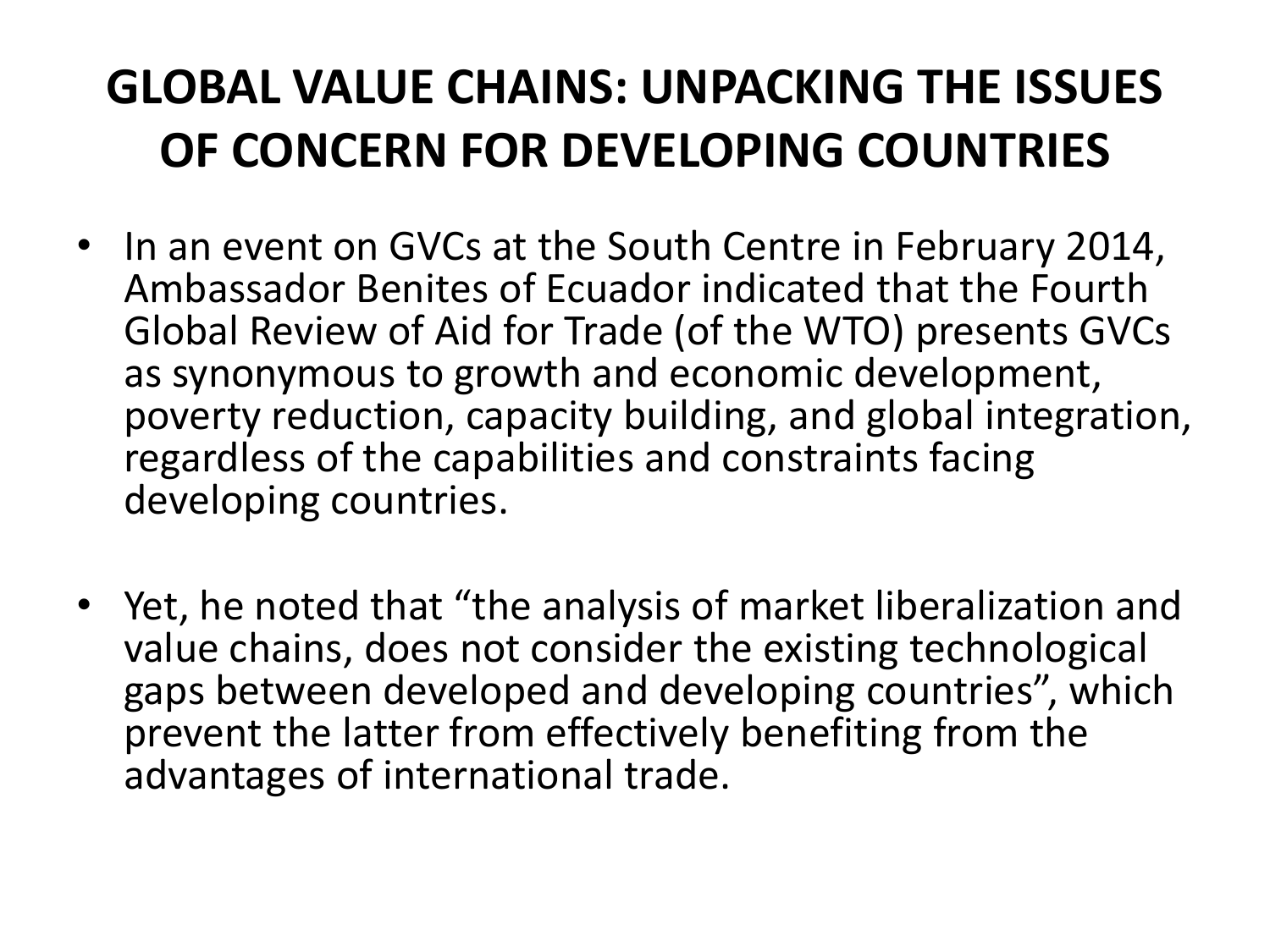- 1. Does it help address weak domestic productive capacities attendant upon Africa's continued status of primary commodity exportdependence in the global economy?
- 2. Does it help promote structural transformation?
- 3. Does it help promote regional integration?
- 4. Does it create decent jobs and SMEs?
- 5. Does it promote food security?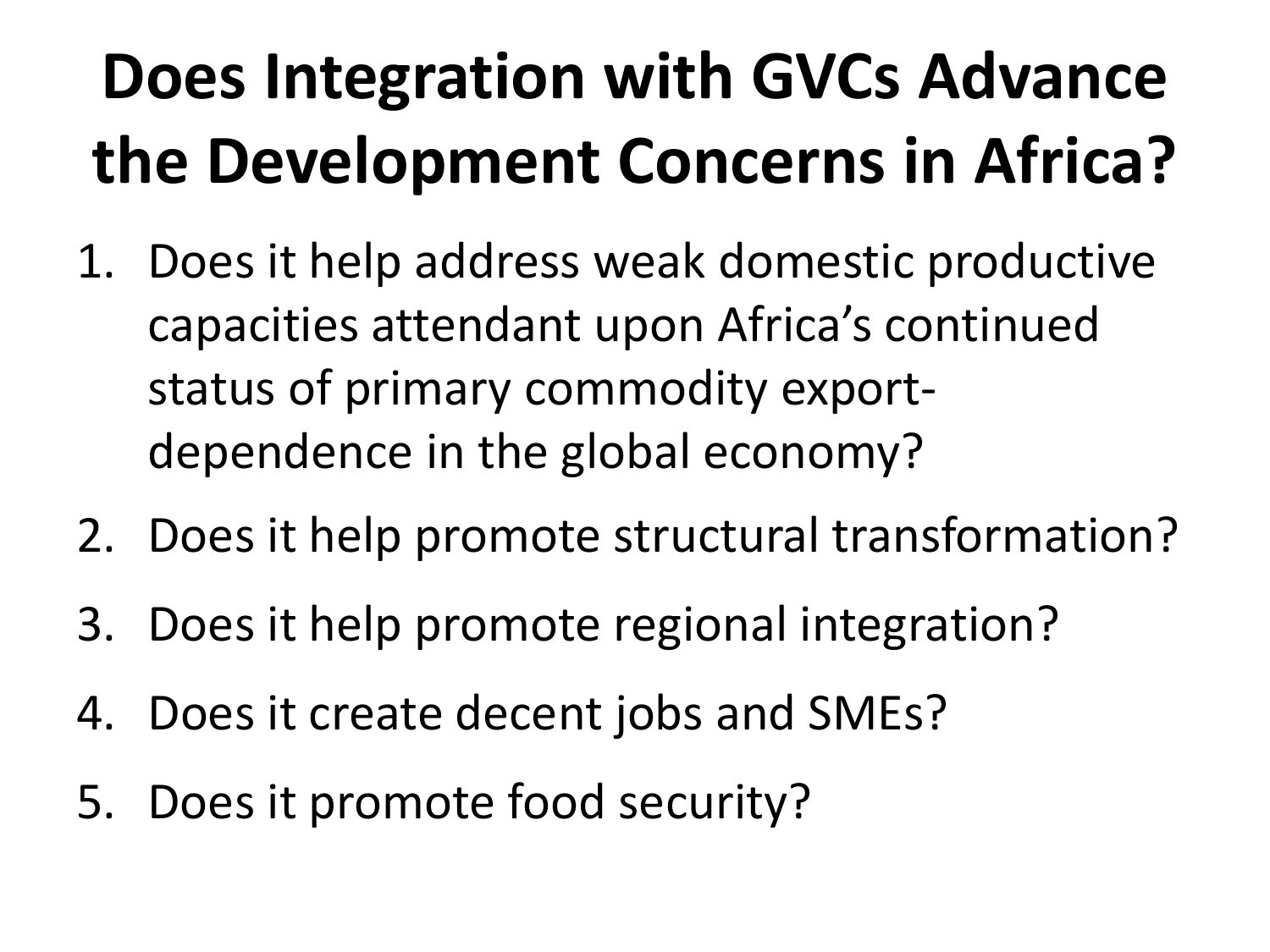- **1. Does it help address weak domestic productive capacities attendant upon Africa's continued status of primary commodity export-dependence in the global economy?**
- Gaining investment from a multinational firm to locate an aspect of production in an African country can be of use – if the investment is in line with the development strategy (such as auto manufacturing in South Africa) and the investors are not given rights greater than those of citizens (including under Investor-State Dispute Settlement – ISDS – provisions.)
- However, participating in a GVC does not in and of itself improve domestic productive capacity; it is the education and infrastructure that would be the source of the increased domestic capacity.
- Countries risk "pigeonholing" themselves in the "lowest rung of the chain" / lowest percentage of value addition, if they rely solely on natural resources extraction and exploitation of cheap labor.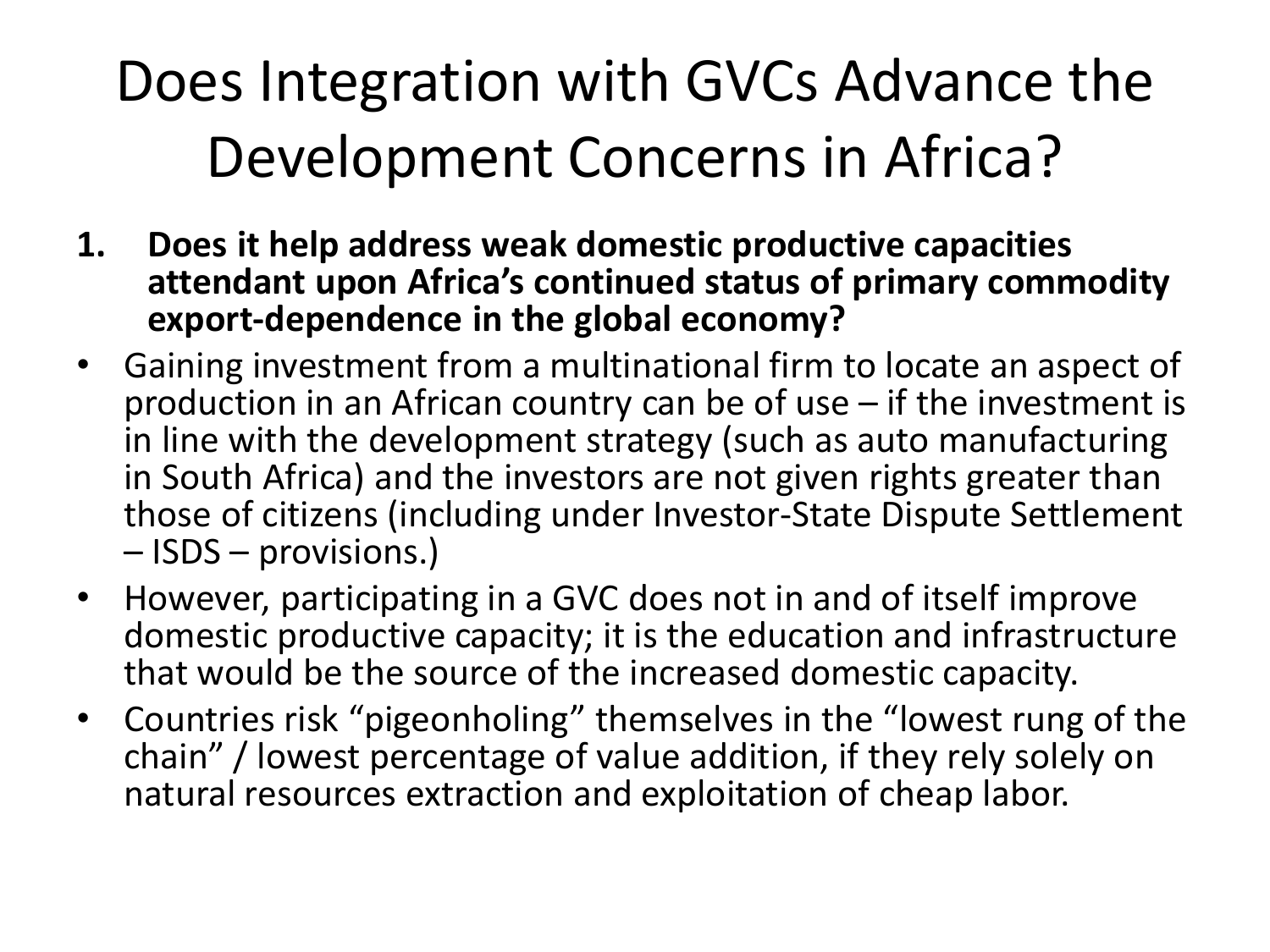#### **2. Does it help promote structural transformation?**

- GVCs can allow a country to export *components* when they lack capacity to produce and market the *entire product*.
- But GVCs tend to deepen the traditional scheme of international labor division.
- Transnational firms locate production in countries of origin of raw material or cheaper labor in order to take advantage. But this can damage countries' sovereign interests to manage their resources for development.
- Technologically advanced countries can take advantage of GVCs, while less developed countries would less likely be able to benefit from these processes, and will be condemned to continue providing raw material.
- Technology transfer is overhyped and under-delivered.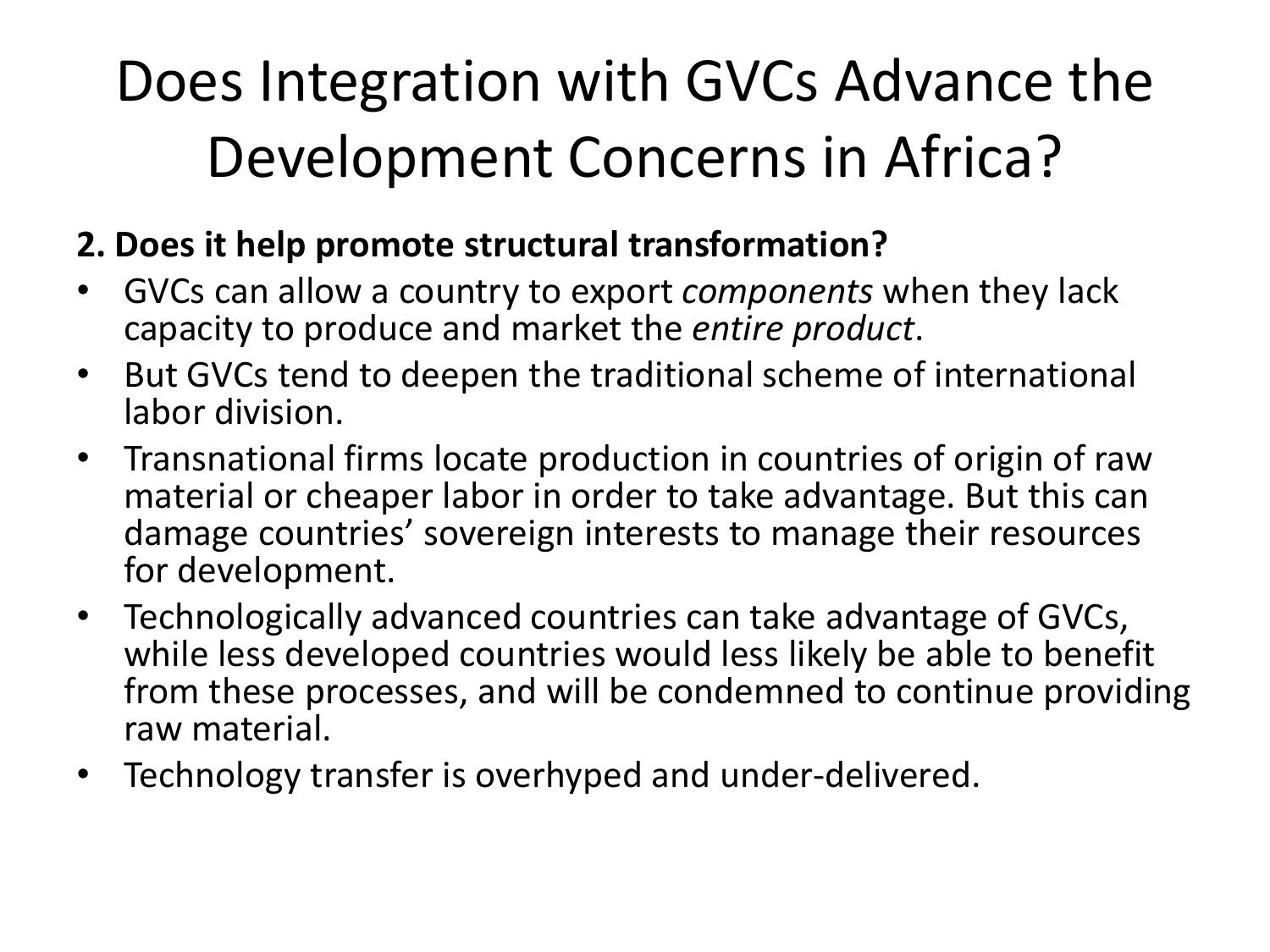#### **3. Does it help promote regional integration?**

- Actually the integration into *global* value chains could undermine the African strategy of regional integration by linking various countries with developed countries more than with each other.
- Currently, intra-African trade represents just 12% of African trade, compared to about 55% in Asia and 70% in Europe. With 1 billion potential consumers across the continent, there are opportunities for Africa to improve productivity, scale up value addition and diversify production in a sustainable manner, while removing the barriers to intra-African trade.
- And GVCs help achieve this how????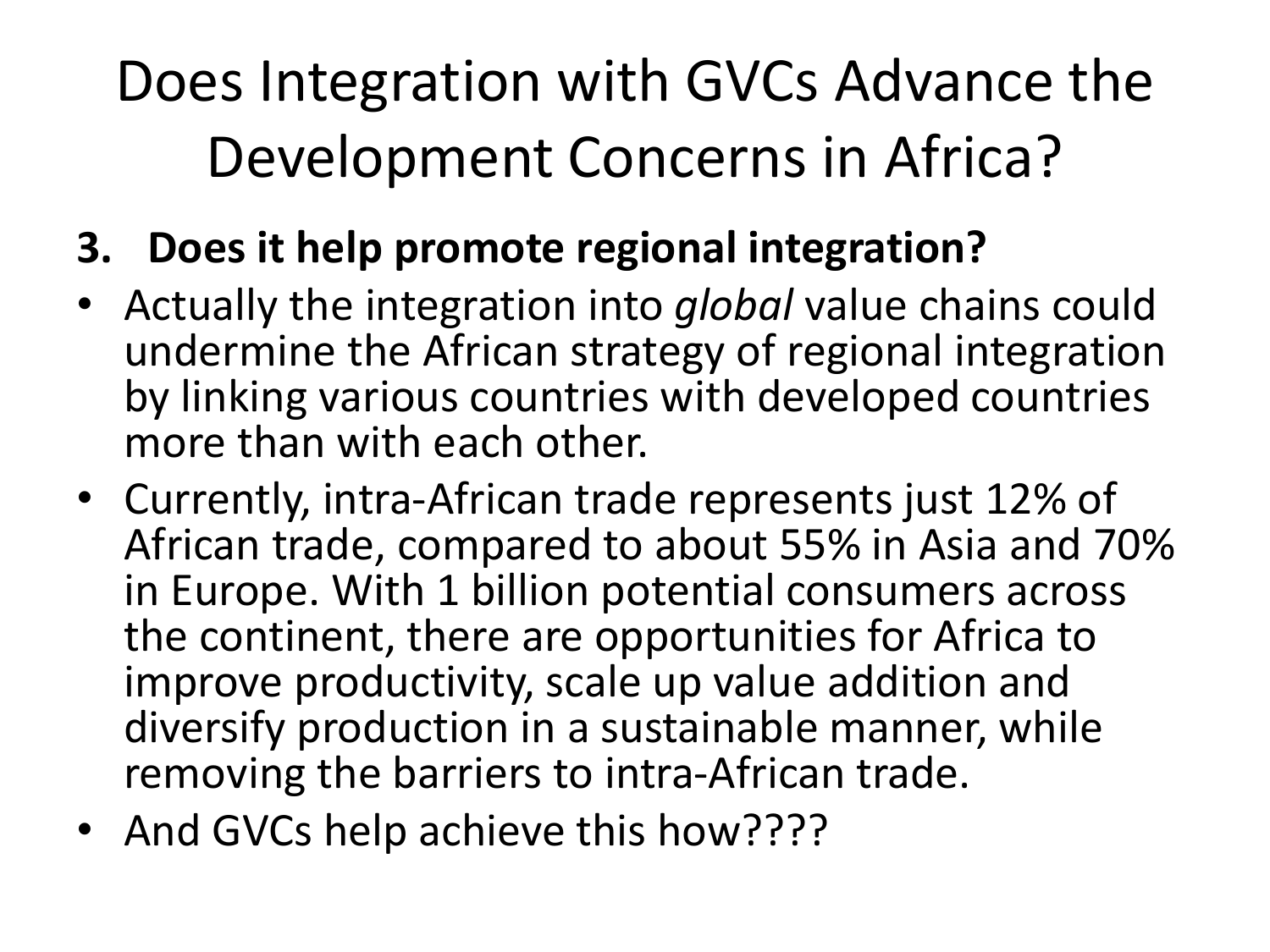#### **4. Does it create decent jobs and SMEs?**

- There could be backward and forward linkages with GVCs, such as use of minerals from artisanal miners; local catering services for workers; local sourcing of parts such as for auto manufacturing.
- But this is not necessarily guaranteed.
- If the "advantage" of the African country is cheap labor and natural resources, then it is going to be difficult to ensure high quality employment. The TNC will likely resist efforts at unionization, etc.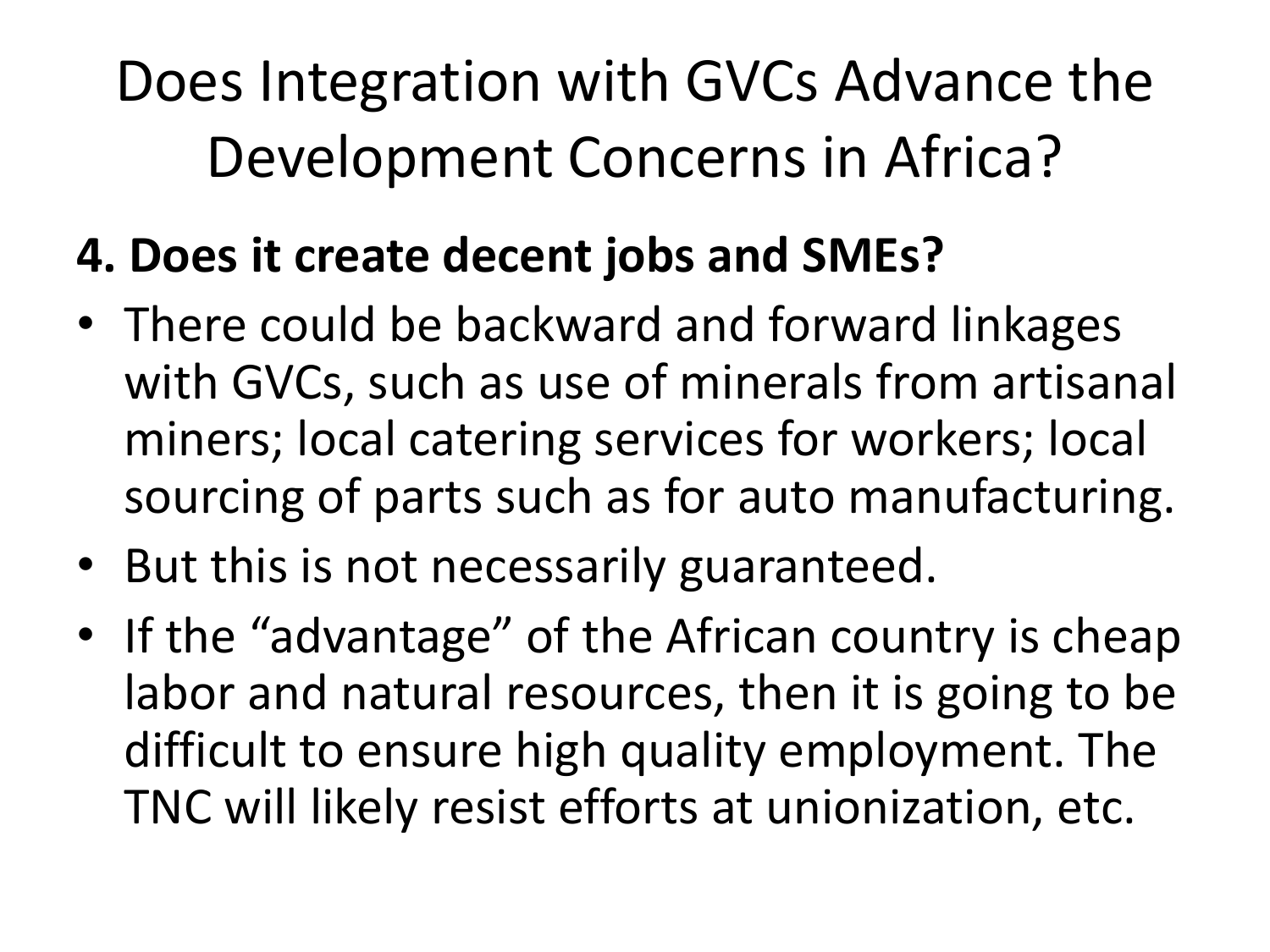- **5. Does it promote food security?**
- Since most GVCs are geared towards export, is is difficult to see how they could promote food security.
- In fact there could be a push towards increasing export agriculture rather than food for domestic consumption.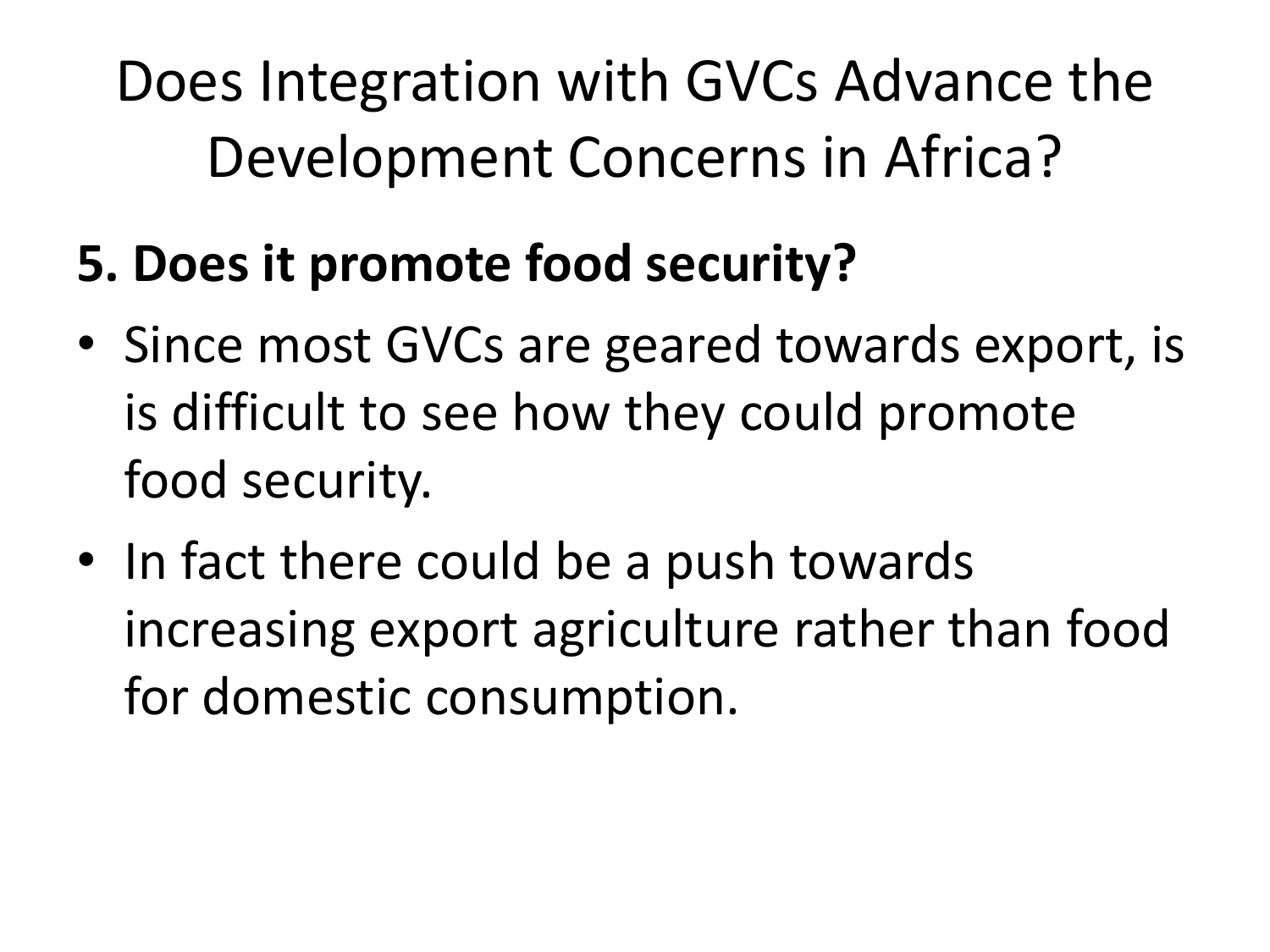- **What are some of the policies that allow African countries to benefit from GVCs? Moving up the value chain requires**:
	- Informed producers (ie education and skill development);
	- Technological innovation and research and development;
	- Adequate infrastructure;
	- Development of domestic financial services;
	- Market intelligence;
	- Local content requirements;
	- Domestic linkages through joint ventures and presence of domestic firms;
	- Developing services linked to manufacturing like design studios, marketing skills, and branding;
	- Strengthening the domestic private sector;
	- Strong domestic institutions and regulations.

Adapted from: South Bulletin 77, 4 February 2014 | Global Value Chains: Unpacking the Issues of Concern for Developing Countries, comments by Ms. Rashmi Banga from the Division for Africa, Least Developed Countries and Special Programmes at UNCTAD.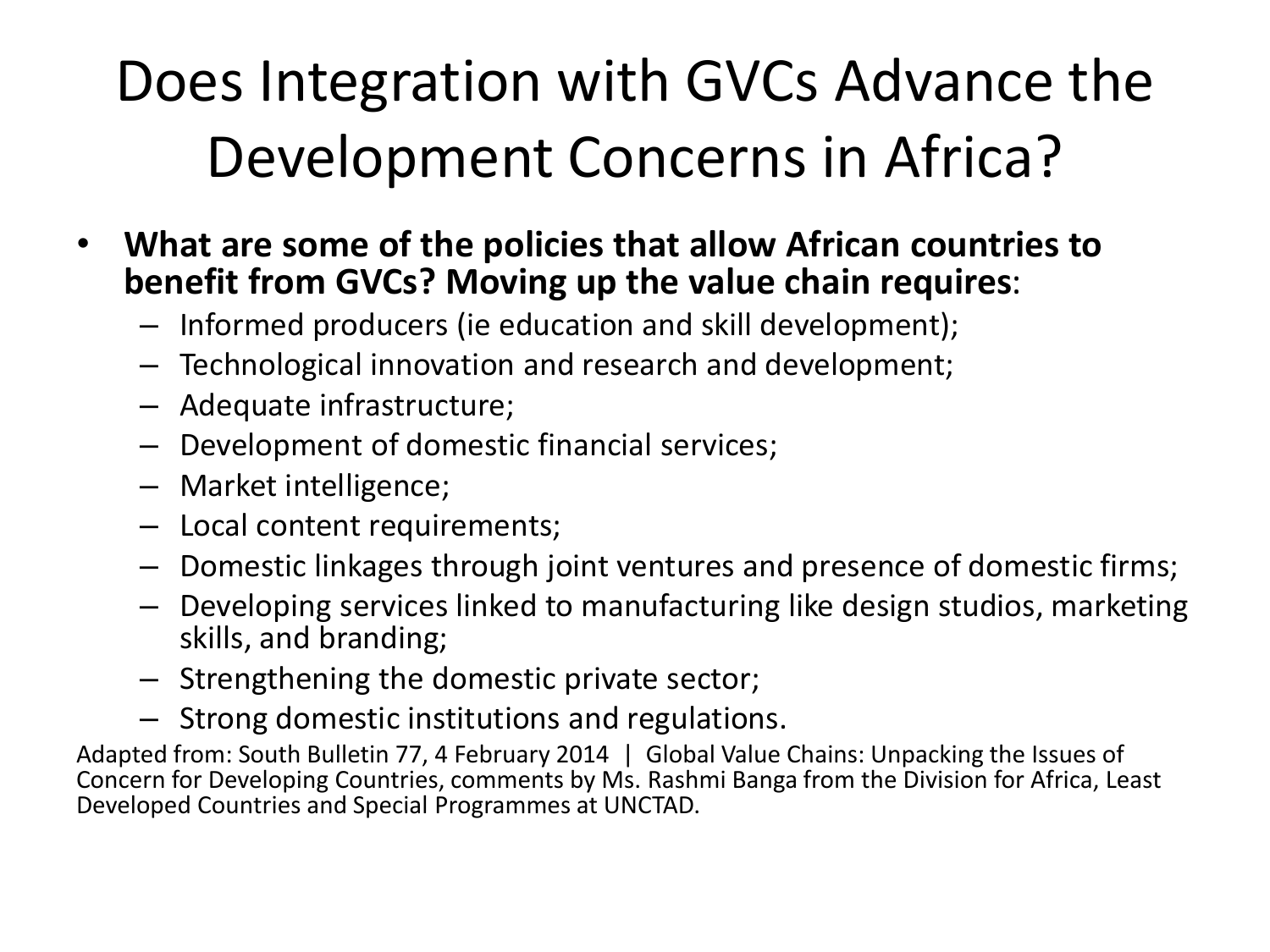- How can developing countries benefit from GVCs?
	- Informed producers (ie education and skill development);
	- Technological innovation and research and development;
	- Adequate infrastructure;
	- Development of domestic financial services;
	- Market intelligence;
	- Local content requirements;
	- Domestic linkages through joint ventures and presence of domestic firms;
	- Developing services linked to manufacturing like design studios, marketing skills, and branding;
	- Strengthening the domestic private sector;
	- Strong domestic institutions and regulations.
- Most of these policies would benefit the population generally, and SMEs, not just GVC participation.
- **These are NOT the issues being discussed in GVCs at the WTO!**
- Richard Kozul-Wright of UNCTAD explained that the reason for higher benefits accrued by Japan, Korea, and Taiwan compared to Malaysia, Philippines, and Thailand [in GVCs] lies in **the active role of the state in using a series of instruments that disciplined their private sector and made sure upgrading, reinvestment, and technological spillover was actually taking place** – benefits do not accrue without attendant policies.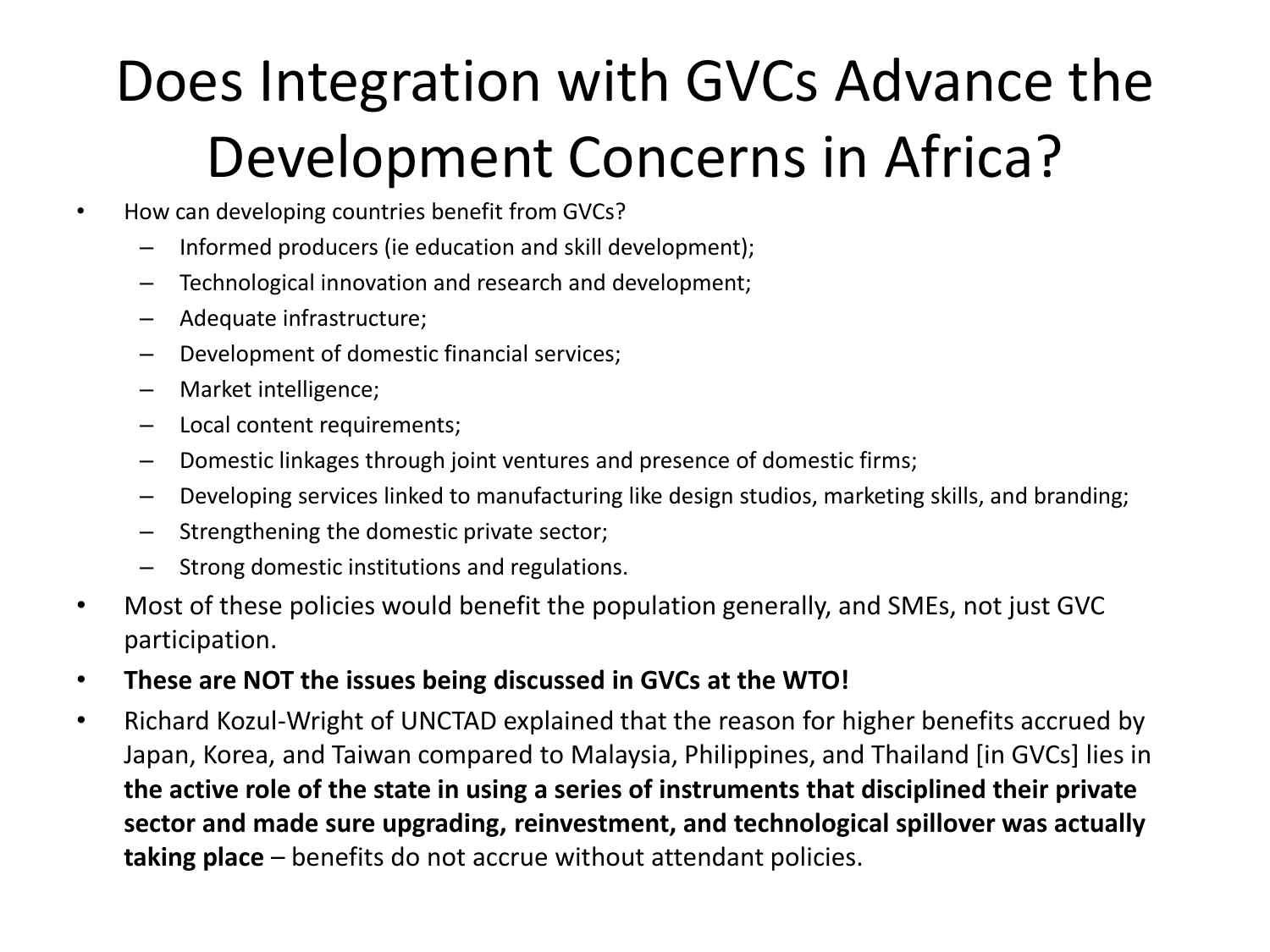- GVCs are a *cost reduction strategy* for multinational corporations, based on taking advantage of cheap labor and raw materials in developing countries and of globalization policies that reduce tariffs and the cost of trade (NTBs, trade facilitation).
- UNCTAD estimates that 80 percent of global trade involves transnational corporations, and one third is intra-firm in scope. (This aspect brings in the issue of transfer pricing and the loss of fiscal policy space from illegal tax evasion by TNCs in developing countries.)
- The benefit to developing countries depends on the attendant policy environment of the country; benefits are not automatic! They should not be viewed as a development policy on their own.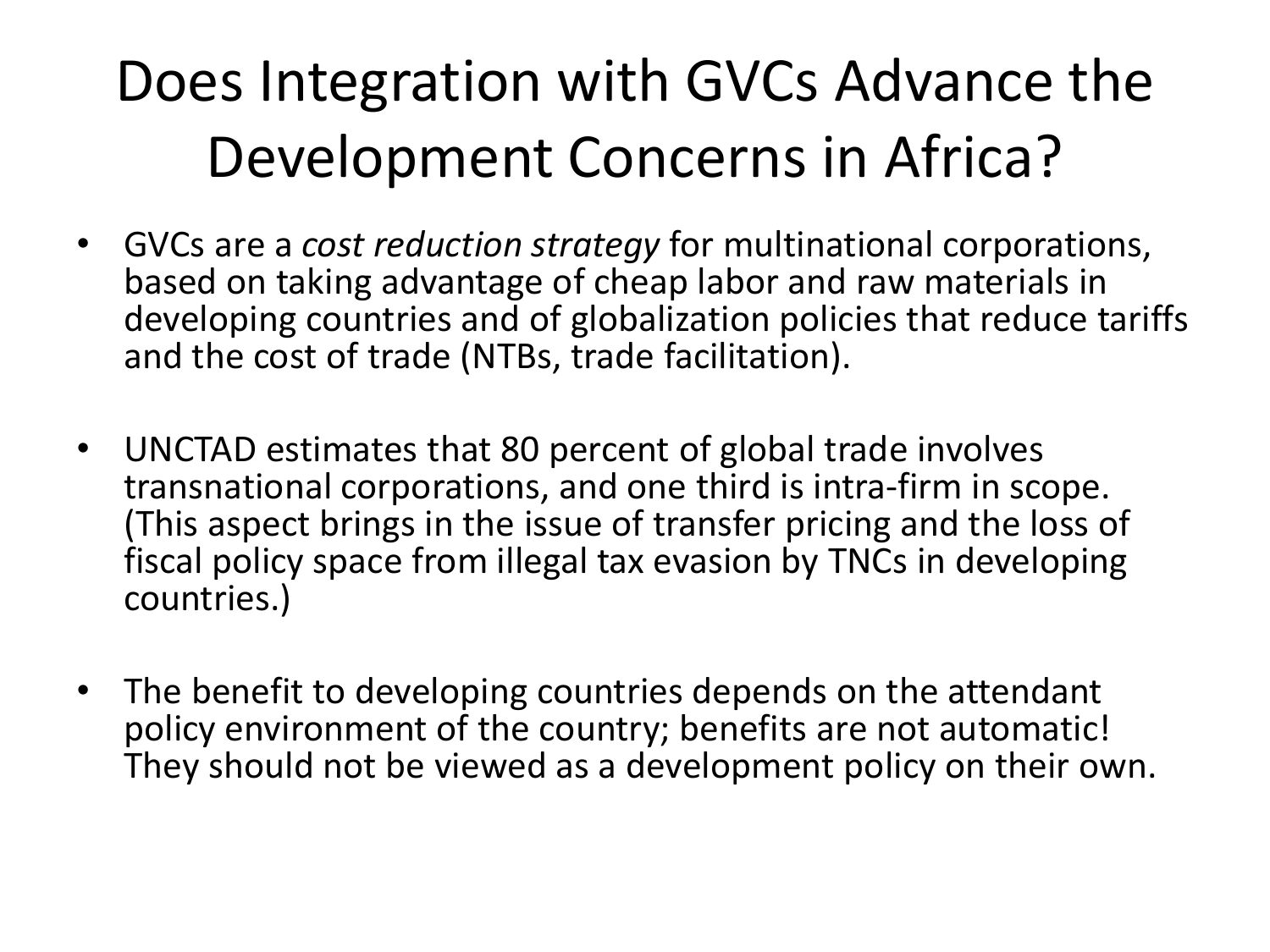- For GVCs, the issue then is not "whether a country should participate" but "how potential participation could promote the national development policies and strategies."
- Whether or not GVCs fit, or how they may fit, into a development strategy – does not indicate that binding *deregulatory* and *liberalization* policies across the board are required! GVCs are rather a new package to the same old demands.
- If a country wants to reduce tariffs on capital goods, etc, it can do so without a binding trade agreement!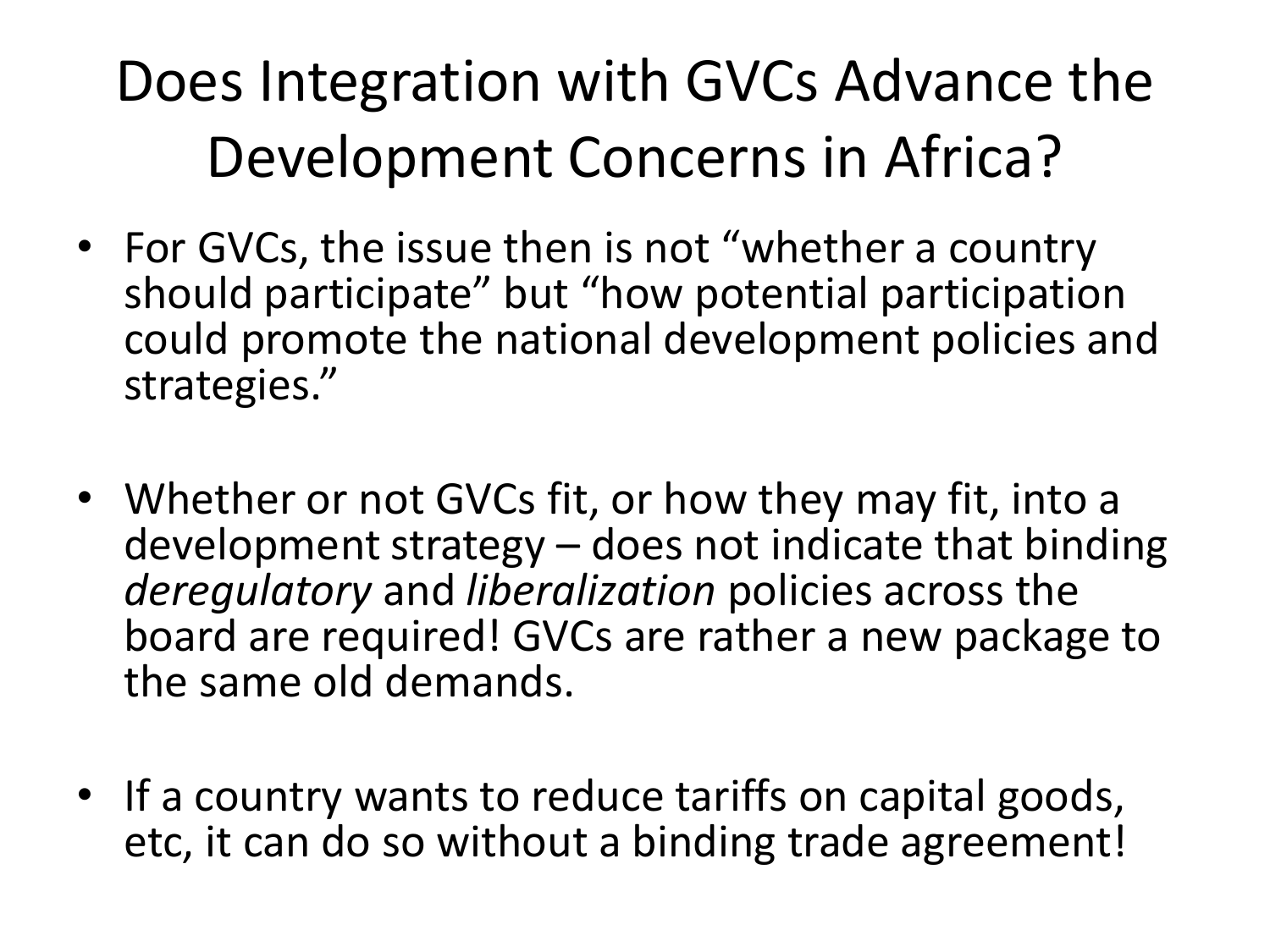- GVCs are being discussed now in the WTO, and in particular related to discussions of Small and Medium Enterprises (SMEs) because they are being utilized as a framework in which to bring in new issues from other FTAs:
	- 1. Competition policy including state owned enterprises
	- 2. Government procurement
	- 3. Investment (?!!)
	- 4. E-commerce
	- 5. Disciplining export taxes
	- 6. Sectoral liberalization of goods
	- 7. Services liberalization
	- 8. Even Intellectual Property rules?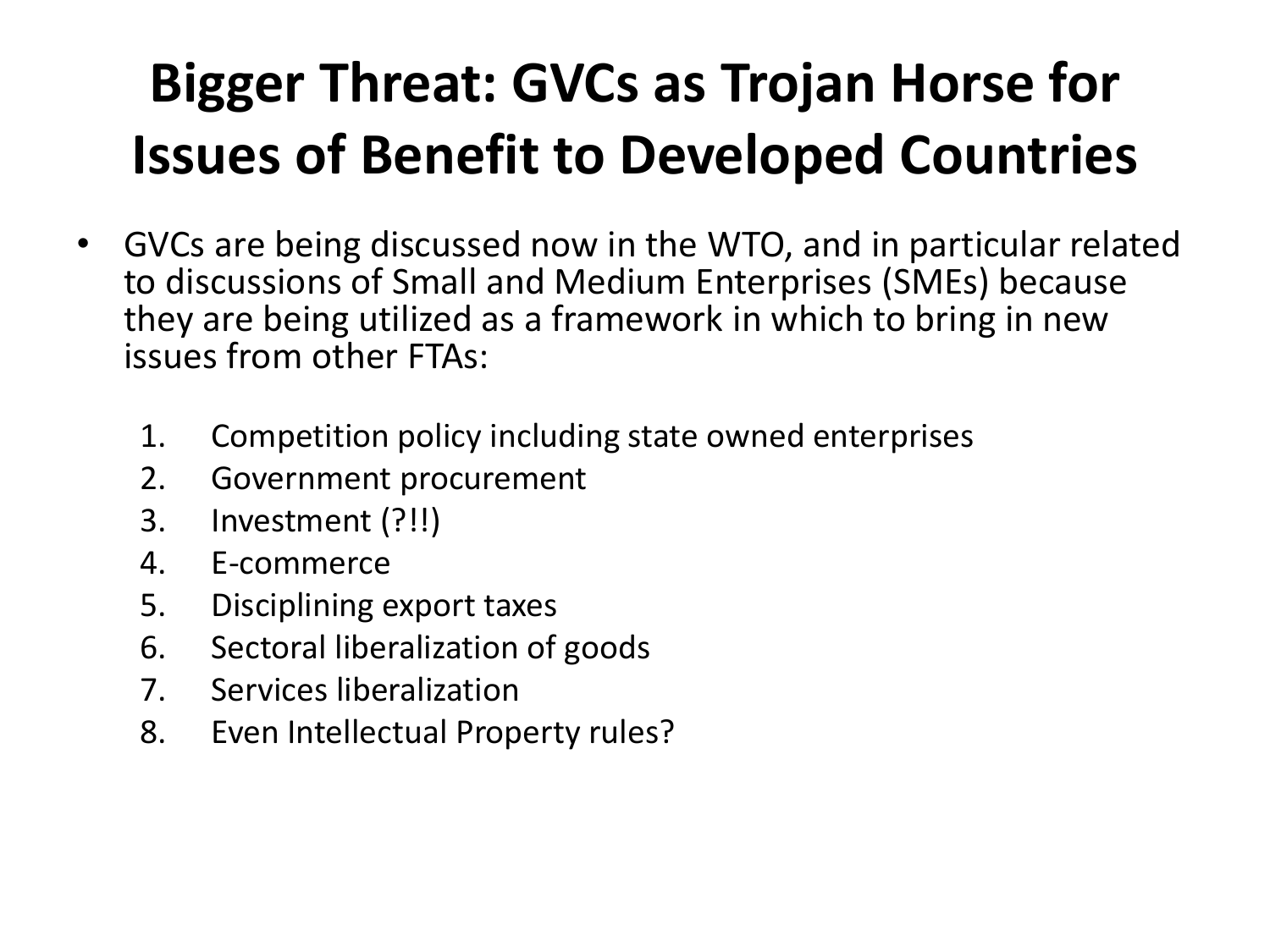- **The first three are so-called Singapore issues. The Doha Ministerial Declaration (DMD) mandated discussions on these three issues:**
	- **1. Competition policy**, including state owned enterprises working group on the Interaction between Trade and Competition Policy, mandate from DMD paragraphs 23-25.
	- **2. Government procurement**  working group on Transparency in Government Procurement, from DMD paragraph 26.
	- **3. Investment** working group on the Relationship between Trade and Investment, from DMD paragraphs 20-22.
- Working Groups on all three issues were active 1997-2003.
- Issues of developing and developed countries were highly differentiated!
- These discussions were put on hold as part of July 2004 Framework Package: "**no work towards negotiations on any of these issues will take place within the WTO during the Doha Round**." This is why the United States and others have been pushing to displace the Doha Round.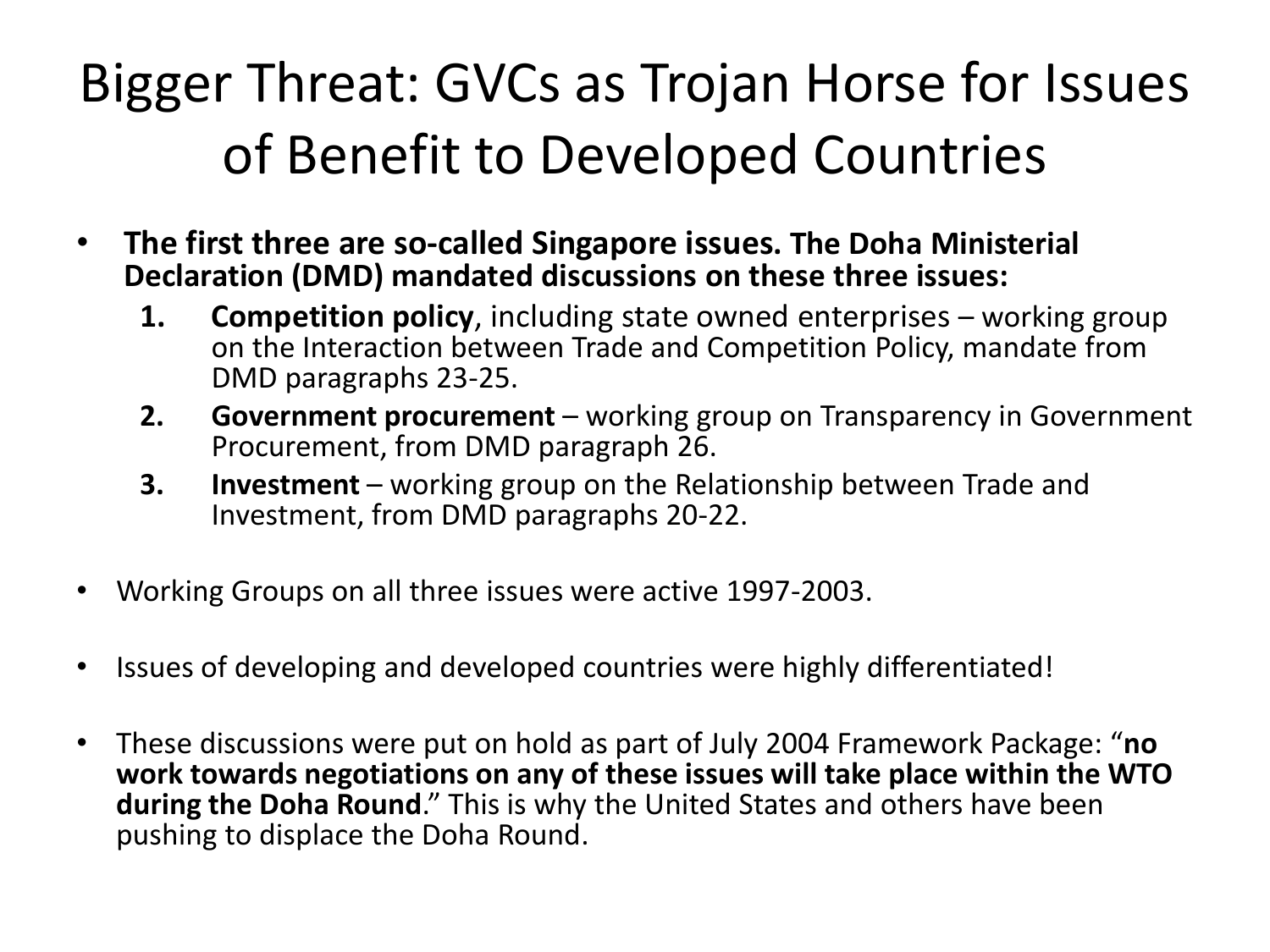#### **1. Competition policy, including state owned enterprises**

- Competition law and policy can be beneficial to development. But the type of policy depends on the individual country and level of development.
- Developed countries push for competition policy to provide a "level playing field." This means that all firms are subject to the same rules, thus privileging companies with technological, financing, and scale advantages.
- The OECD, and the U.S. (through its FTAs) push for "competitive neutrality" for state owned enterprises, to limit advantages of SOEs.
- At the same time, the U.S. and other developed countries confer advantages on companies, such as the defence industry, through subsidies, credits, research and development, and contracts, as in the electronics, technology, and aerospace sectors (ie Boeing).
- Competition policy should follow development mandate, not "best practices for developed country market access" which is what WTO discussions would do.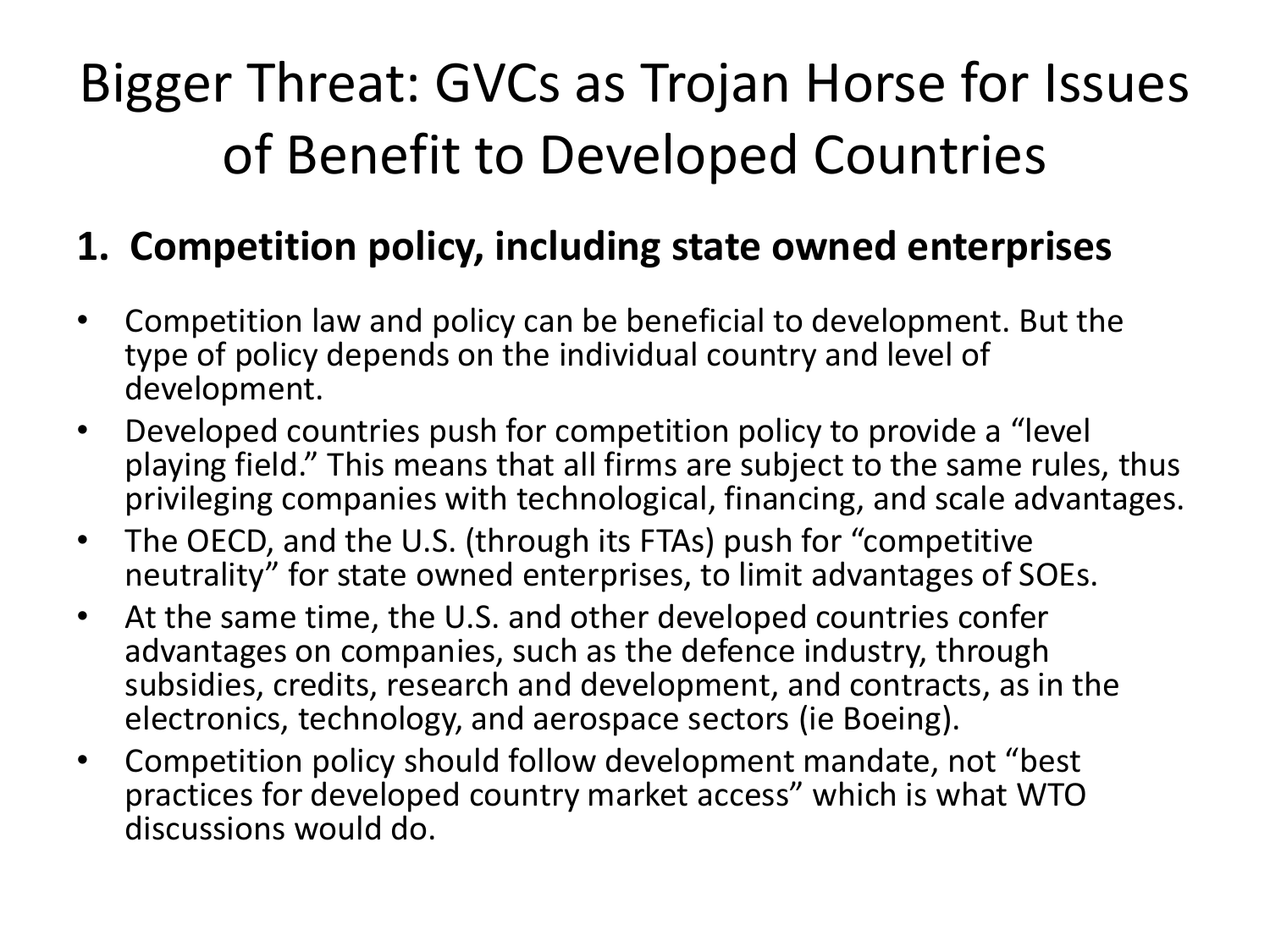#### **2. Government procurement (including Transparency in GP)**

- Government procurement is a key aspect  $-$  sometimes 20-25 per cent  $-$  of many developing countries' GDP. Benefits include:
	- Facilitating social and economic development;
	- Job creation and employment stability;
	- Development of SMEs, national industries, increase competitivity;
	- Wealth redistribution by targeting marginalized communities.
- Developed country firms can more easily establish in developing than vice versa, so benefits are likely to go in the same direction.
- **Discussions or an agreement on "transparency" would be intended to lead to an agreement on market access**.
- Current GPA in WTO includes 17 members (including 28 countries of the EU) and no African countries. Six other WTO members undertook commitments, in their WTO accession protocols, to initiate accession to the GPA; only African country is the Seychelles.
- EU FTAs are far reaching in Transparency and some market access.
- **Where is the benefit to developing countries of WTO rules here?**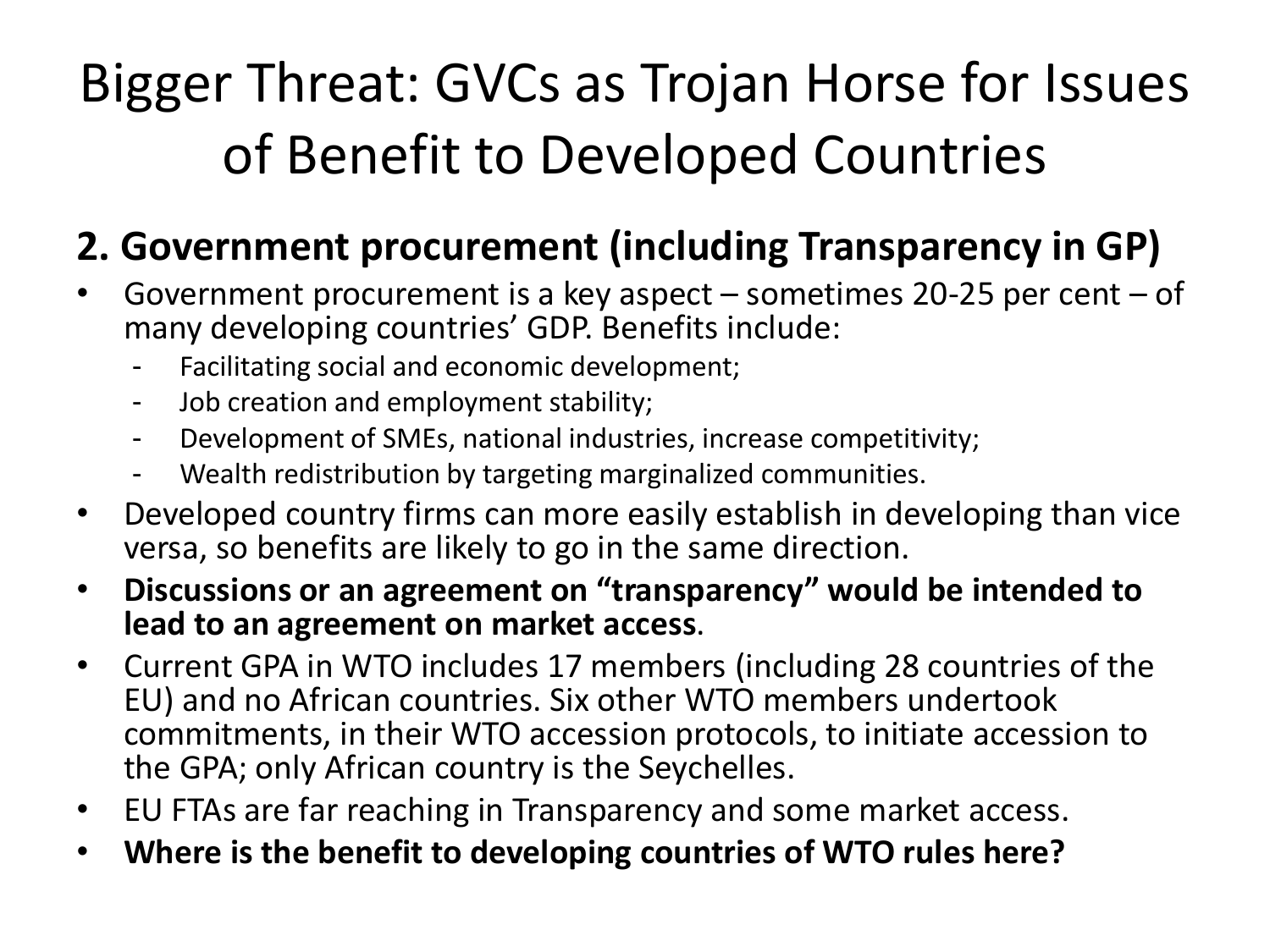#### **3. Investment**

- In earlier discussions, developed countries pushed:
	- National treatment for foreign investors (No benefits for domestic investors!);
	- Most-Favored Nation treatment (Investors claim rights under every existing treaty);
	- Inclusion of Expropriation and Indirect Expropriation ("indirect includes regulations!);
	- Limitations on performance requirements (such as tech transfer or human resource development, ie a main reason for bringing FDI in the first place!)
	- Pre-establishment rights;
	- Free movement of capital;
	- Minimum standard of treatment (BIT tribunals interpret this to find "violations" in cases of regulatory action that affects profits).
- This investment regime is being challenged regularly and increasingly by developing countries because of the:
	- High costs (billions of dollars in compensation awarded to TNCs, most cases against developing countries);
	- Low benefits (UNCTAD research has shown that having BITs does not boost FDI, but rather having a large market, educated population, good infrastructure, and stable political and legal environment contribute significantly.)
- **The introduction of Investment into the WTO has been talked about very recently as a priority issue, but there is no reason to believe that this would deliver any benefits to developing countries.**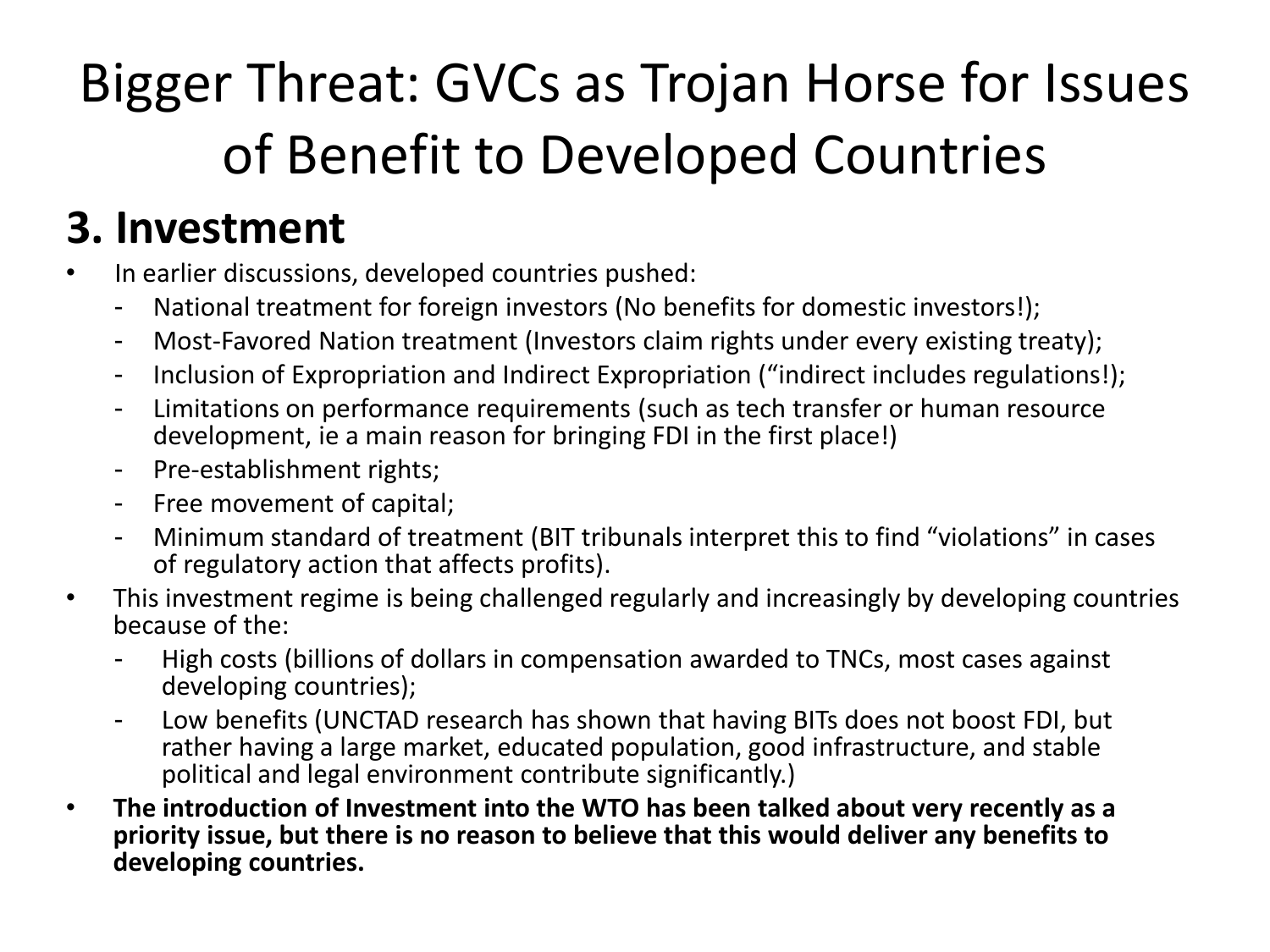#### **4. E-commerce**

- Debates on "e-commerce" include a wide variety of issues, based on chapters in the Trans-Pacific Partnership (TPP), the leaked text of the Trade in Services Agreement (TiSA), and the U.S. paper on e-commerce in the WTO (Dec. 2014):
	- Proscribing restrictions on cross-border data transfers so that companies can move data anywhere;
	- Prohibition of local server requirements, including localization requirements that personal data be stored domestically;
	- Prohibition on preferential access for domestic ICT suppliers in the use of local infrastructure (must give foreign companies same access);
	- Prohibition on requirements for ICT suppliers to use local infrastructure, or purchase locally produced goods or services;
	- No local content requirements (ie cultural productions);
	- No local presence: prohibition on requiring suppliers to establish a local presence in order to supply cross-border services.
- **These prohibited practices are exactly the policies that help developing countries gain benefits from participating in GVCs!**
- **At the World Economic Forum in January 2016, E-commerce emerged as the top "new issue" that WEF-participant WTO members want to put on the agenda!**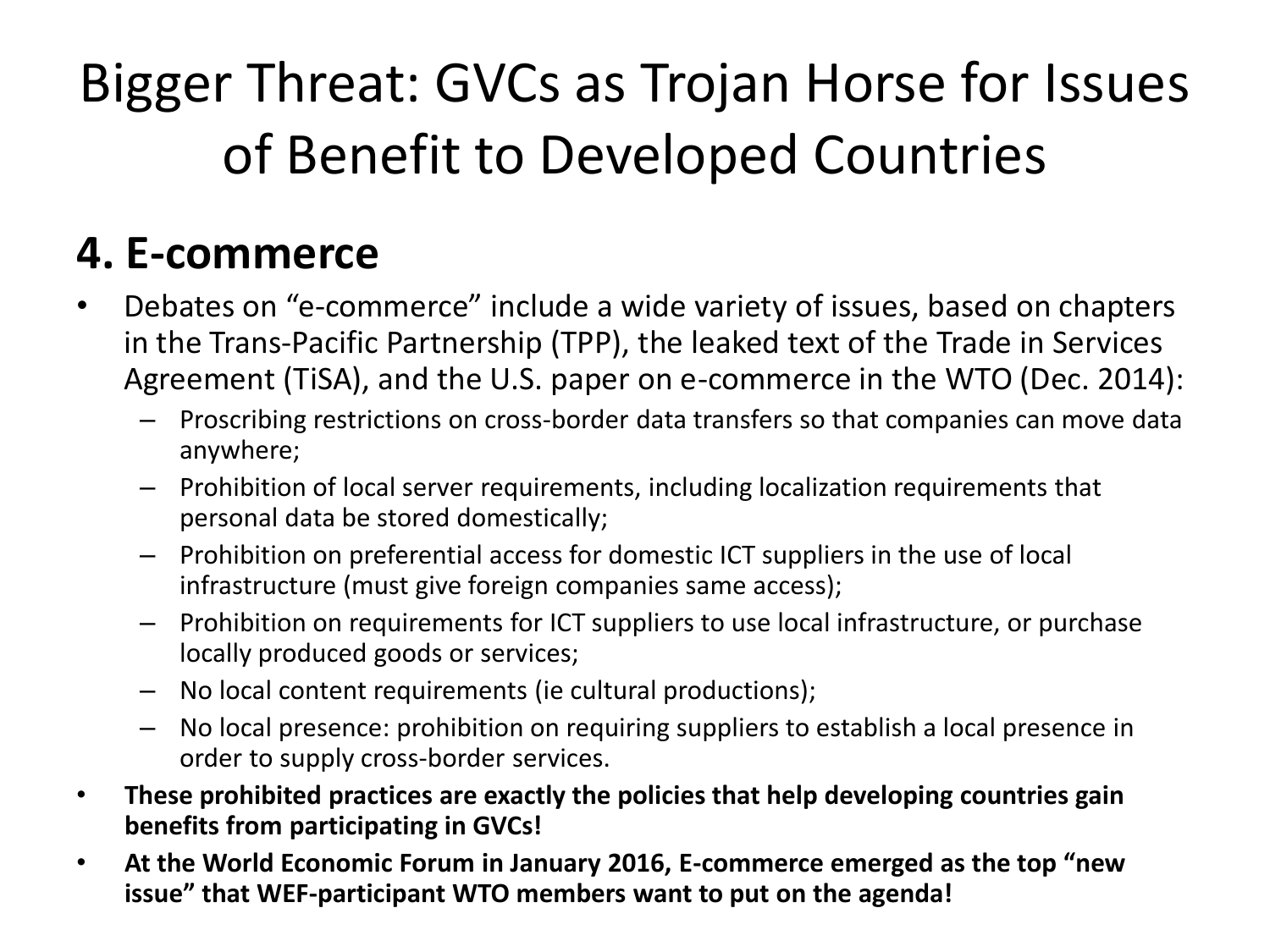#### **5. Disciplining export taxes**

- Can be an import source of fiscal revenue.
- Export taxes are relatively easy to collect  $-$  efficient.
- They can be used to reduce the extraordinary profitability from the export of raw materials.
- Public can benefit from currency fluctuations.
- The point of developed country TNCs using GVCs is to get access to cheap labor and natural resources – so naturally they do not want to have to share some of that profit with host country!
- **Export taxes are most often used by developing countries, and should be safeguarded from WTO cuts**.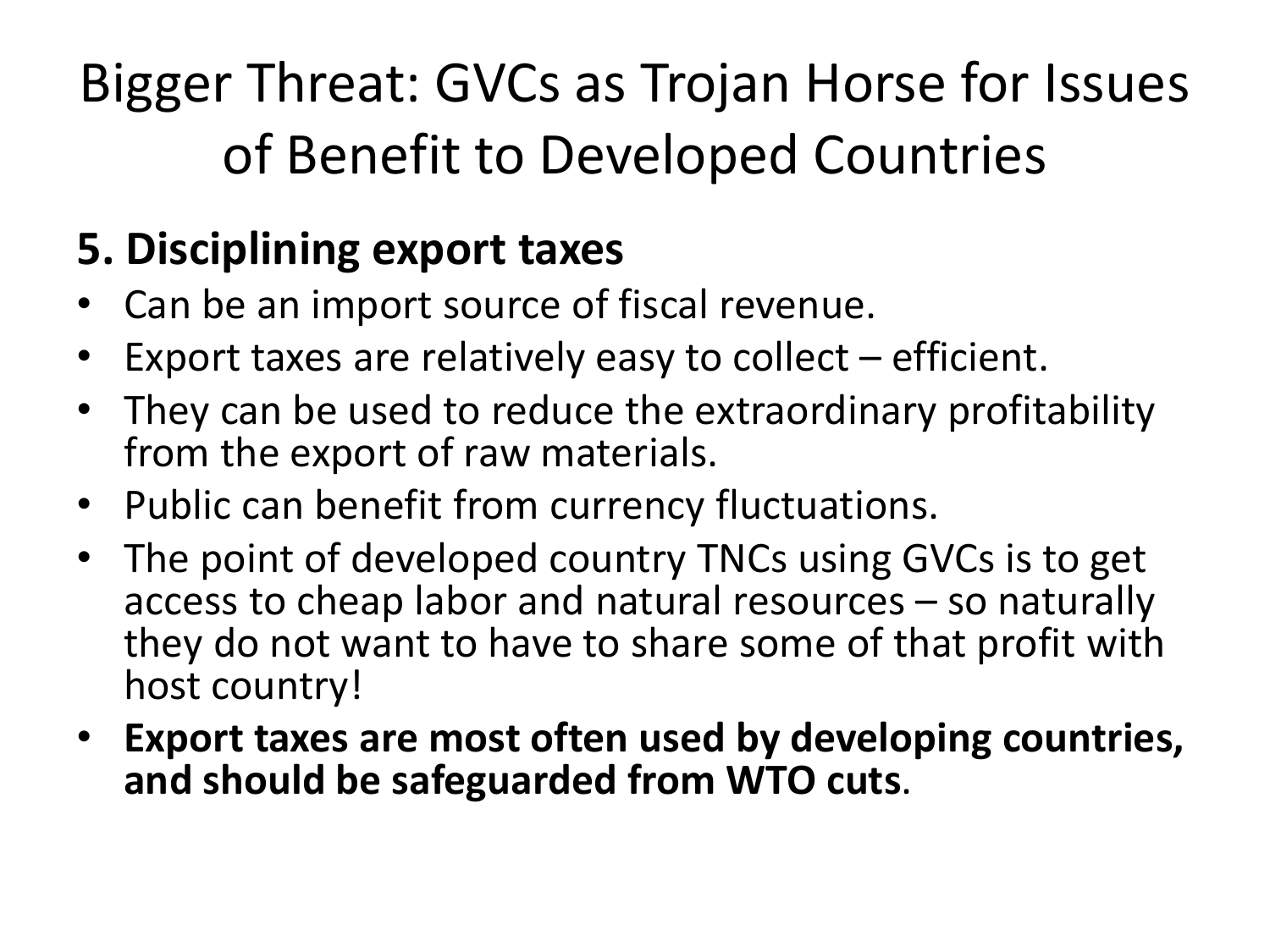#### **6. Sectoral goods liberalization**

- It's not only "new issues" but "GVCs" can also bring in issues of tariff cuts on goods as inputs; the model of GVCs depend on cost-free movement.
- Outside of the Doha development mandates (of Less Than Full Reciprocity), the flexibilities that developing countries negotiated that are in the 2008 text will be lost:
	- LDCs would no longer be exempt from tariff cuts;
	- Paragraph 6 (now 8) countries (Cameroon, Congo, Côte d'Ivoire, Ghana, Kenya, Mauritius, Nigeria, Zimbabwe) with low binding coverage were exempt from tariff cuts;
	- Small and Vulnerable Economies (SVEs) would lose flexibilities.
- Developing countries can reduce tariffs if it is in their development interest, but that does not indicate benefit of binding those cuts.
- Liberalization of goods can be part of a development strategy, if undertaken strategically in the proper regulatory and industrial environment; but tariff cuts on goods is an offensive interest of developed, not developing countries in the WTO.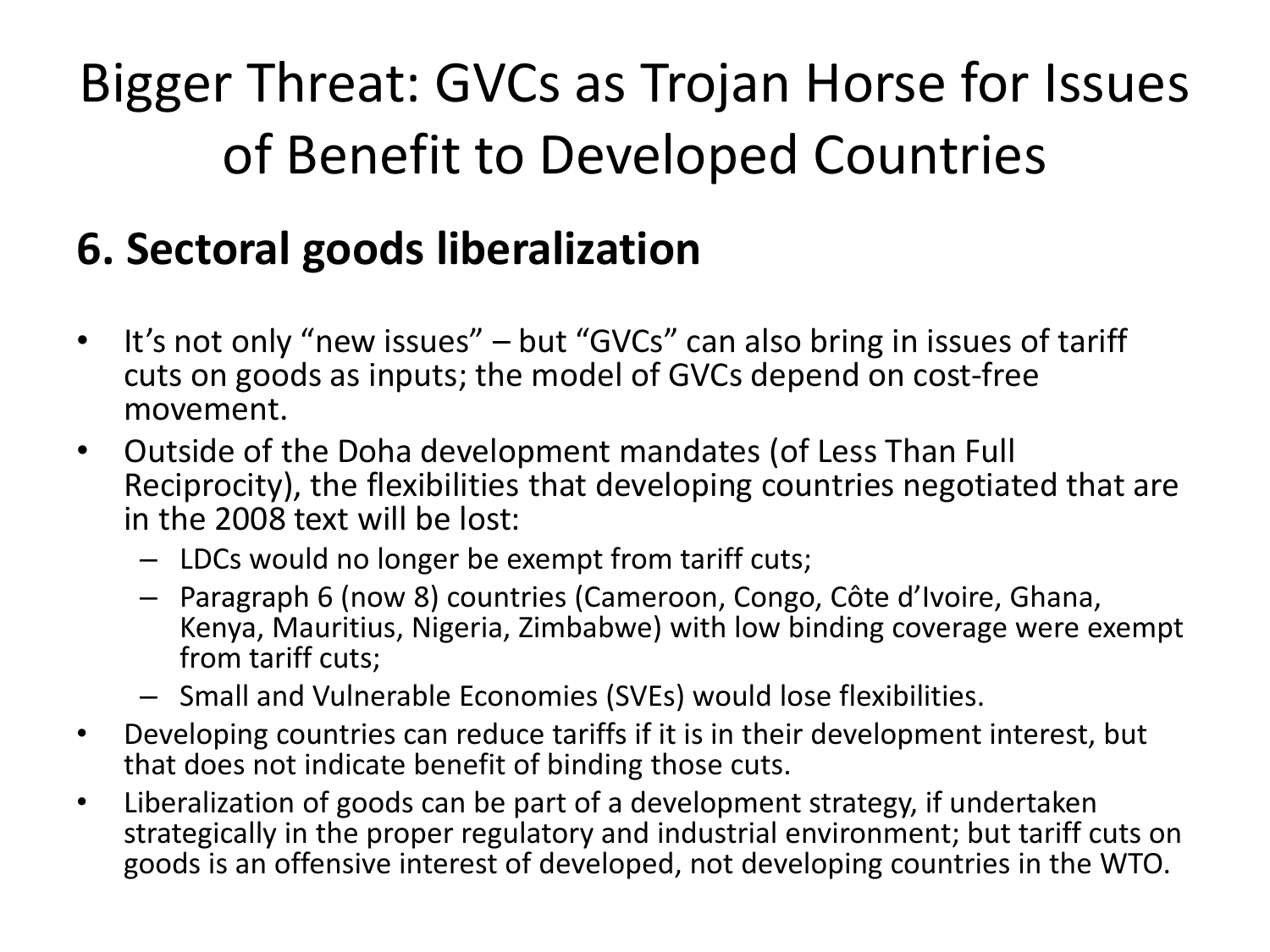#### **7. Services**

- Services, including business and professional services (architecture, legal, etc); Information & Communication Technology (ICT); logistics and infrastructure (financial, transport, energy, telecommunications) are pivotal for GVCs and average 50 percent of the value of goods exports.
- Developing countries only hold 30 percent of global services market share, dominated by China and India.
- The goal for development policy generally focuses on ensuring access to high quality public services and ensuring well-regulated private services.
- Reducing the costs of infrastructure services (transport, telecoms) can benefit citizens as well as reduce costs of trade – this could facilitate exports but could also end up facilitating more imports, depending on attendant policies! Education is essential for moving up the GVC ladder.
- However, developed countries will be using the GVCs discussion to pressure for the liberalization of services in the WTO (GATS plus).
- **Developing countries should encourage foreign participation in services**  *only* **in accordance with their development policies, not as a goal in an of itself nor only for the benefit of ICT & logistics TNCs.**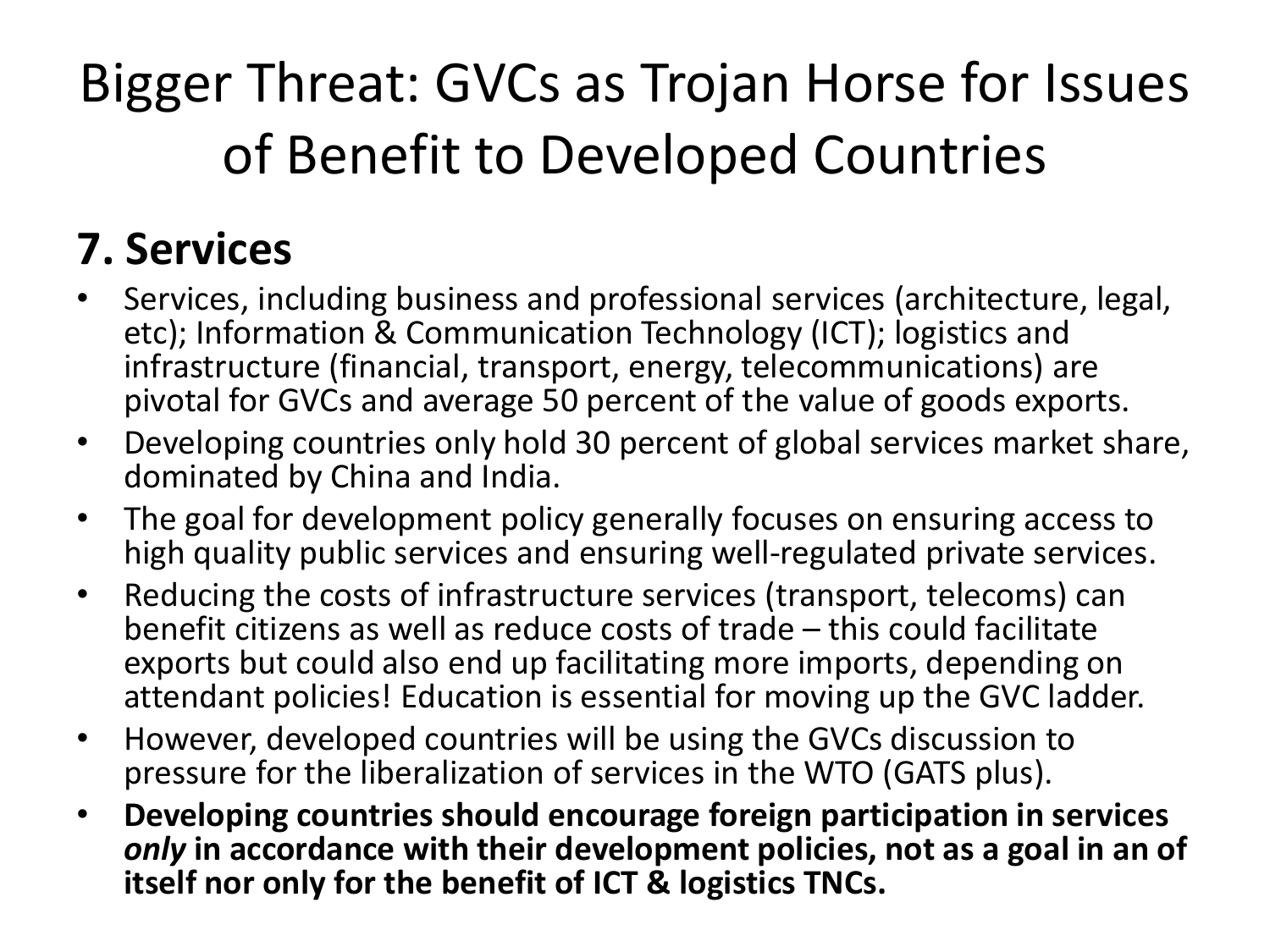#### **8. Intellectual Property rules**

- High value addition in GVCs is often located with the firm that holds the patent or copyright to the technology or design.
- GVCs are said to benefit developing countries when the technology transfers and is able to be implemented by local SMEs.
- But the reason TNCs use GVCs is to protect their highly-paid investments (tech, R&D) while using cheap labor to get the work done.
- **Discussions on GVCs in the WTO will surely NOT focus on providing flexibilities for developing countries to transfer technology, but rather on increasing protection for patentand copyright-holders, while selling this as "good for development."**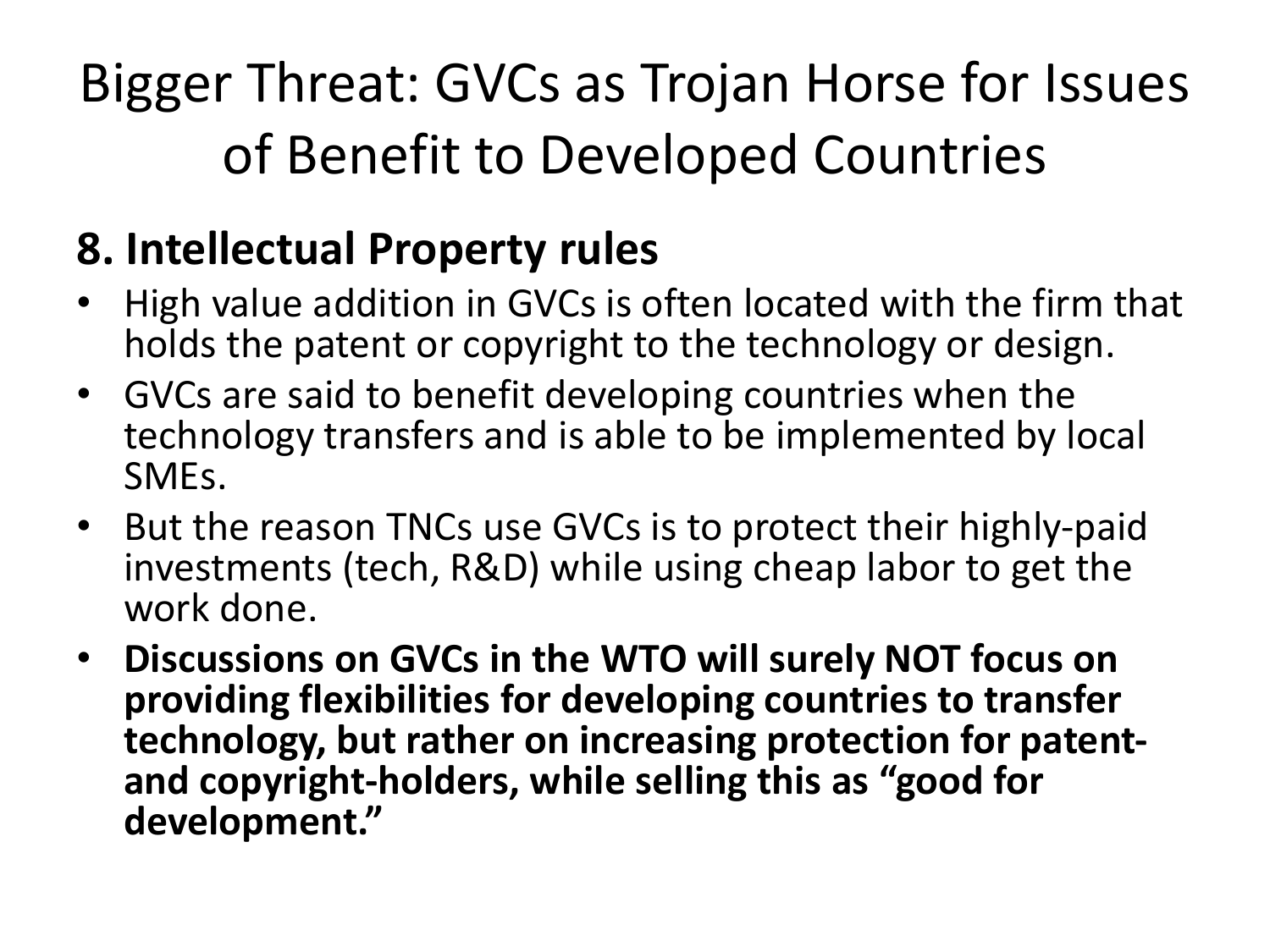• Negotiations on GVCs in the WTO could ultimately be designed to "maximise competition in the manufacturing segment of the GVC, while raising barriers in some of the other segments. The overall impact would be to lower the income generated by firms that are typically engaged in manufacturing, while generating monopoly profits for developed countries' firms through enhanced IP protection. This has serious consequences for policy making affecting the ability to build capacity of local firms, establishing new industries, diversification of production base, enhancing value addition and weakening the bargaining position of domestic firms visà-vis the developed countries' lead firms."

-Abhijit Das, "WTO Negotiations on Global Value Chains," Paper presented at South Centre Conference, November 2015, cited in South Centre Analytical Note, "WTO's MC10: The Call for 'New Issues' at the WTO and Implications for Developing Countries," December 2015.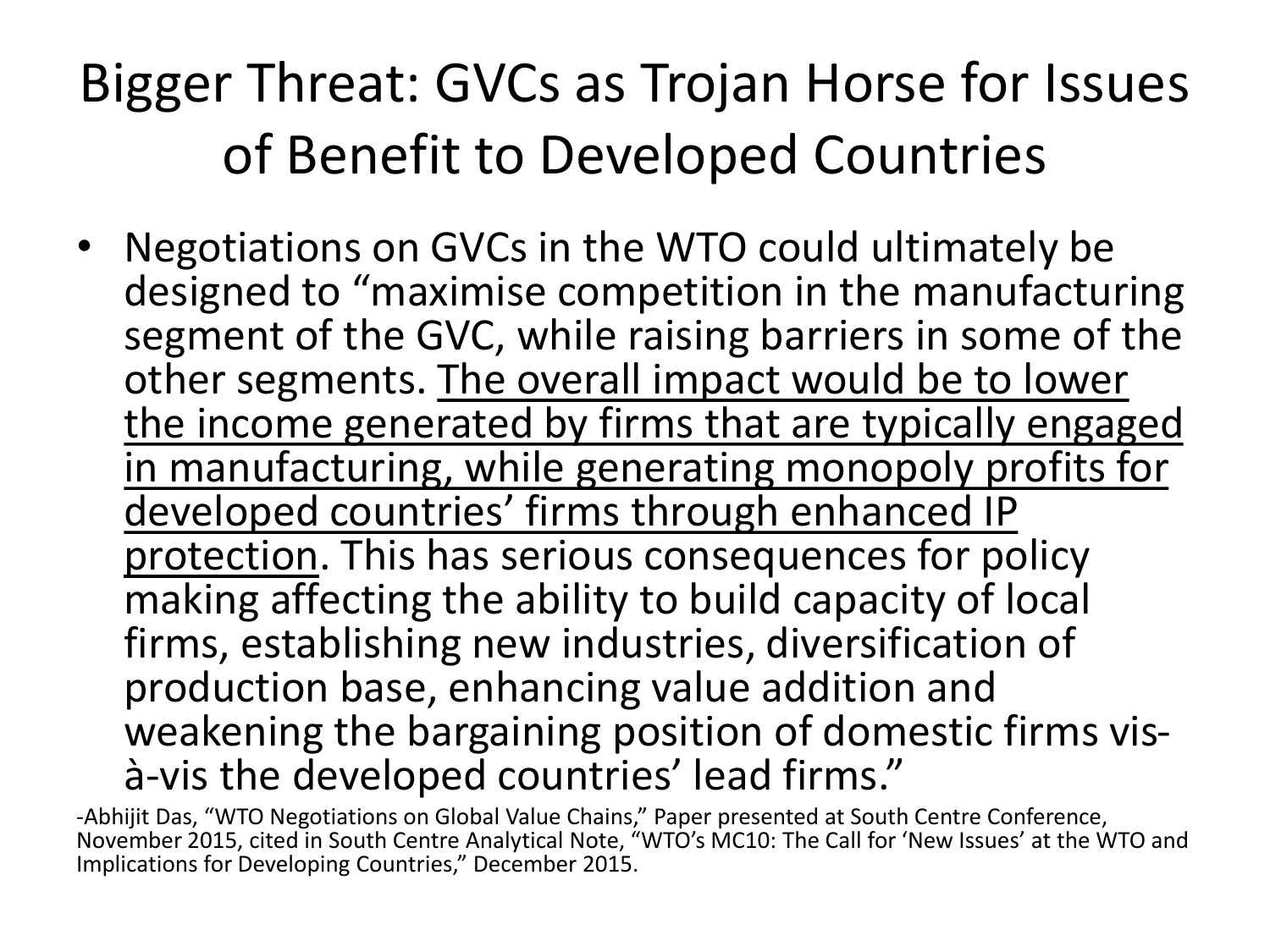- So then we see the effort to focus on negotiations on:
	- 1. Competition policy including state owned enterprises
	- 2. Government procurement
	- 3. Investment
	- 4. E-commerce
	- 5. Disciplining export taxes
	- 6. Sectoral liberalization of goods
	- 7. Services liberalization
	- 8. Expansion of IP rules
- **This is the agenda of Singapore issues + new FTA issues + old Doha Round liberalization!**
- **Abandon development mandate**: Conveniently, this leaves aside reform of **agriculture**, changes to existing TRIPS (to allow for **more technology transfer**), TRIMs (**to allow for more more local content requirements**), NAMA (**to allow for infant industry protections**), and **other SDT demands**  – which are actually the policies required for developing countries to benefit from trade in general, but also GVCs in particular!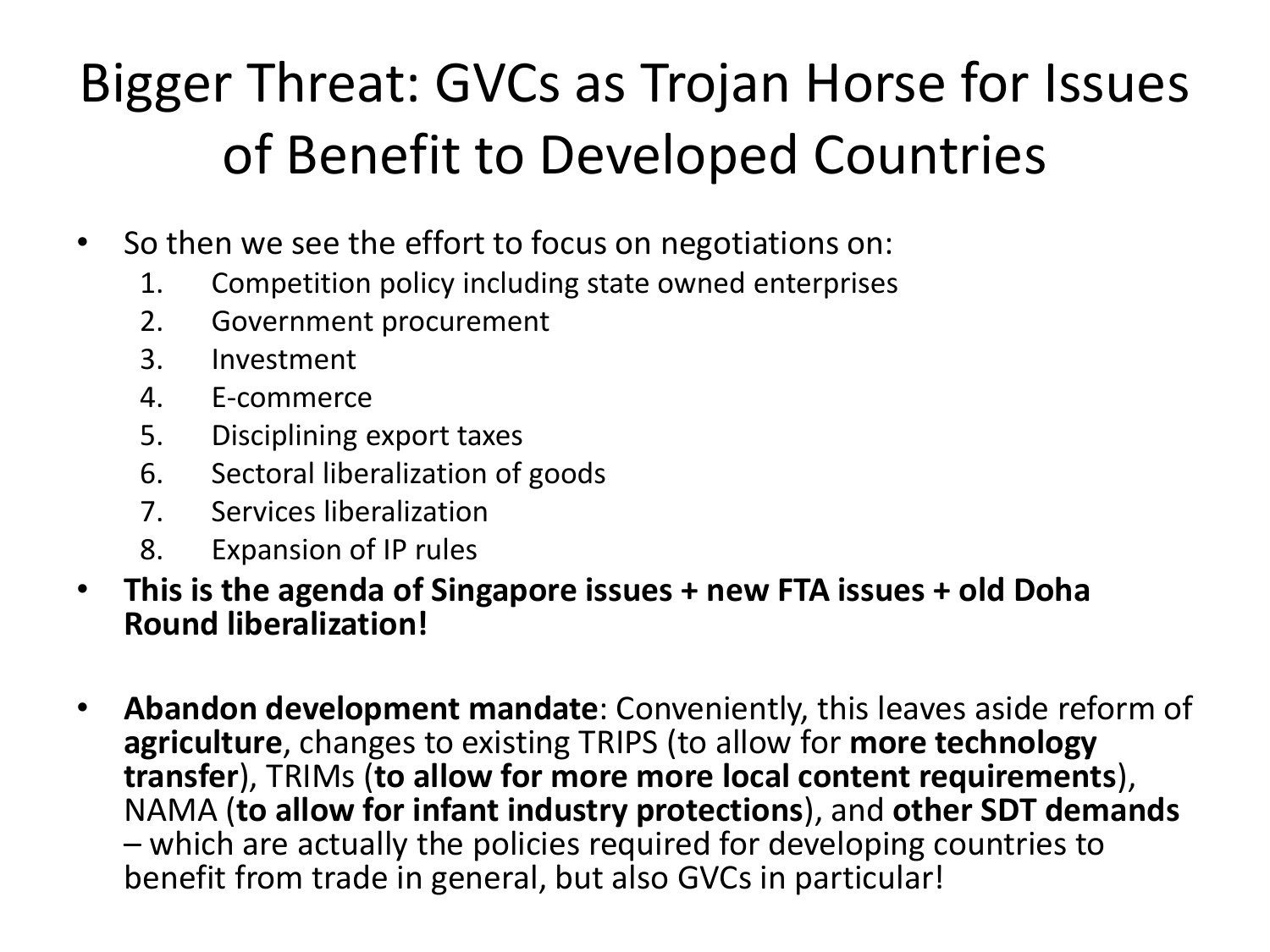#### **Developed country aims:**

- 1. Abandon **mandate on developing countries' issues**.
- **1. Remove countries with competitive companies from "developing countries**": a significant aspect of abandoning the development mandate is ensuring that India, South Africa, China, Brazil, Nigeria?..are not classified as "developing countries." This would seriously erode the solidarity among developing countries and the leverage that the larger countries provide to smaller countries in WTO.
- 1. Abandon development mandate: by framing debate around GVCs and pushing aside Doha, they aim to leave behind the Special and Differential Treatment and Less Than Full Reciprocity framework that the *rules are different for developed and developing countries* – it's not just a matter of a "5-year implementation delay" but the *entire recognition of asymmetries and imbalances in the international system is intended to be disregarded – this is the "new geometry."*
- 1. On the "new issues," **advance plurilaterals within the WTO where multilaterals are not possible**. Developing countries would be pressured to join later, or locked out of production chains with rules set by developed countries..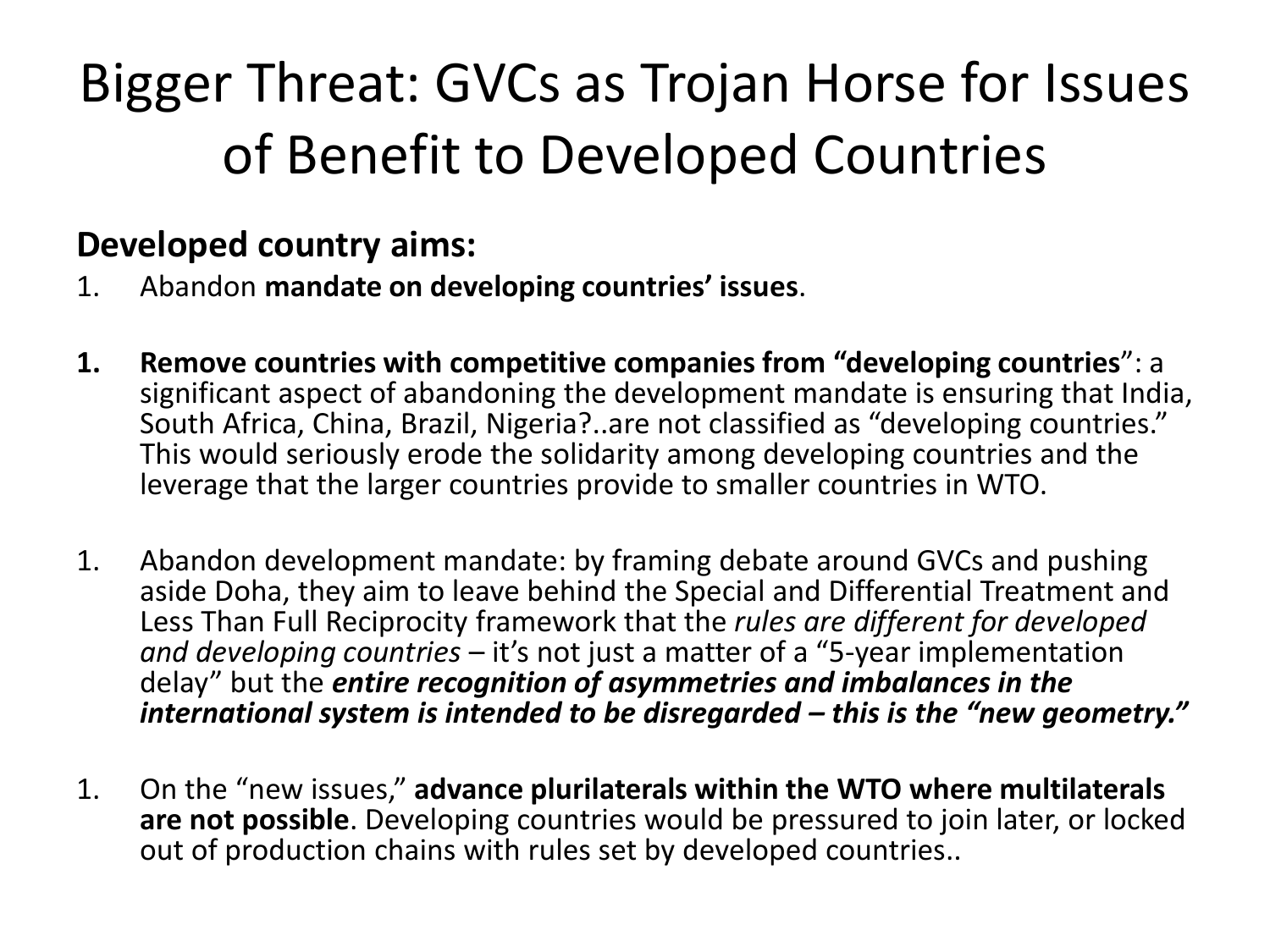#### How are New Issues Introduced?

#### • **They must NOT be introduced in the way many other issues have:**

- Conceptual "exploration" of an issue through studies or discussions (such as the paper of the Philippines on SMEs in late 2015); may also be introduced by Colombia, Chile, South Korea…
- Study Groups or Working Groups "assumed" to have a mandate to move into negotiations – no! WG can conclude that negotiations are not warranted.

#### • **For new issues to be introduced into the WTO, strict criteria:**

- The issue is a trade issue appropriate of the multilateral trade rules;
- The WTO is the appropriate venue, and there are not other venues that are more appropriate;
- The issue is sufficiently "mature," in that Members have an understanding of it and how it relates to the WTO and their interests;
- If brought into the WTO, the issues and how they will be interpreted will clearly be to the interest of developing countries and the majority of the membership;
- There must be consensus of all Members that the issues should be brought in, and how they should be brought in.

From Martin Khor, "Key Points on Positions for New Issues and New Round in the WTO," (2000).

• **Need for African leadership: Nigeria, South Africa, Kenya, Ghana etc.**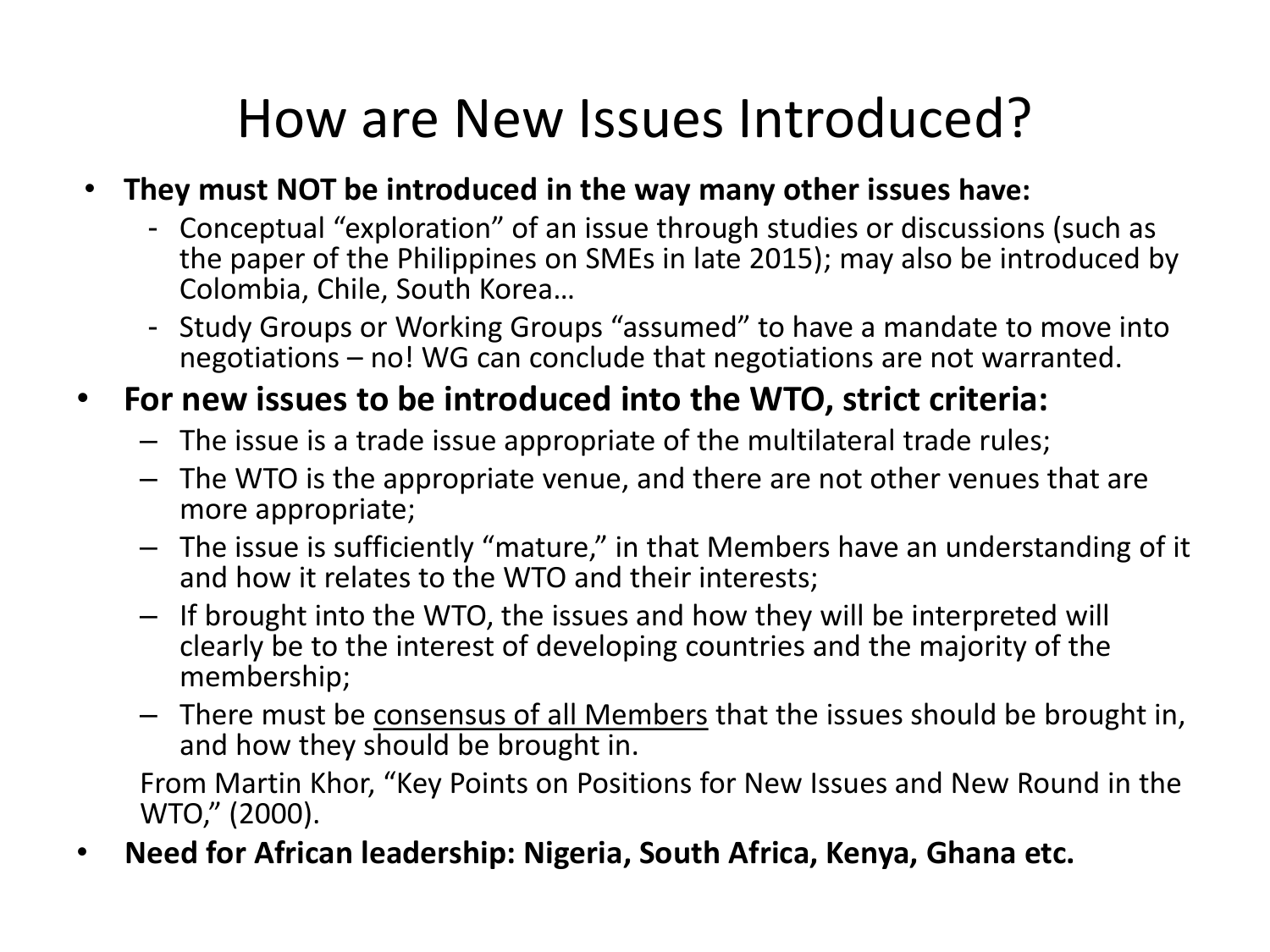## How Can We Rollback these Issues?

- Given the GVCs is a strategy to further the benefits to developed countries in the global trade system, and to lock developing countries into low value addition, the question is:
	- Do we argue against discussion of GVCs, and oppose their inclusion on the agenda? Or,
	- Do we accept that they will be discussed, and assess the best ways for African countries to benefit? And,
	- How do we preserve the development of regional value chains in the face of threats from WTO expansion?
	- How do we ensure that OUR agenda is prioritized at the table at the WTO vis-à-vis the GVCs/new issues debate?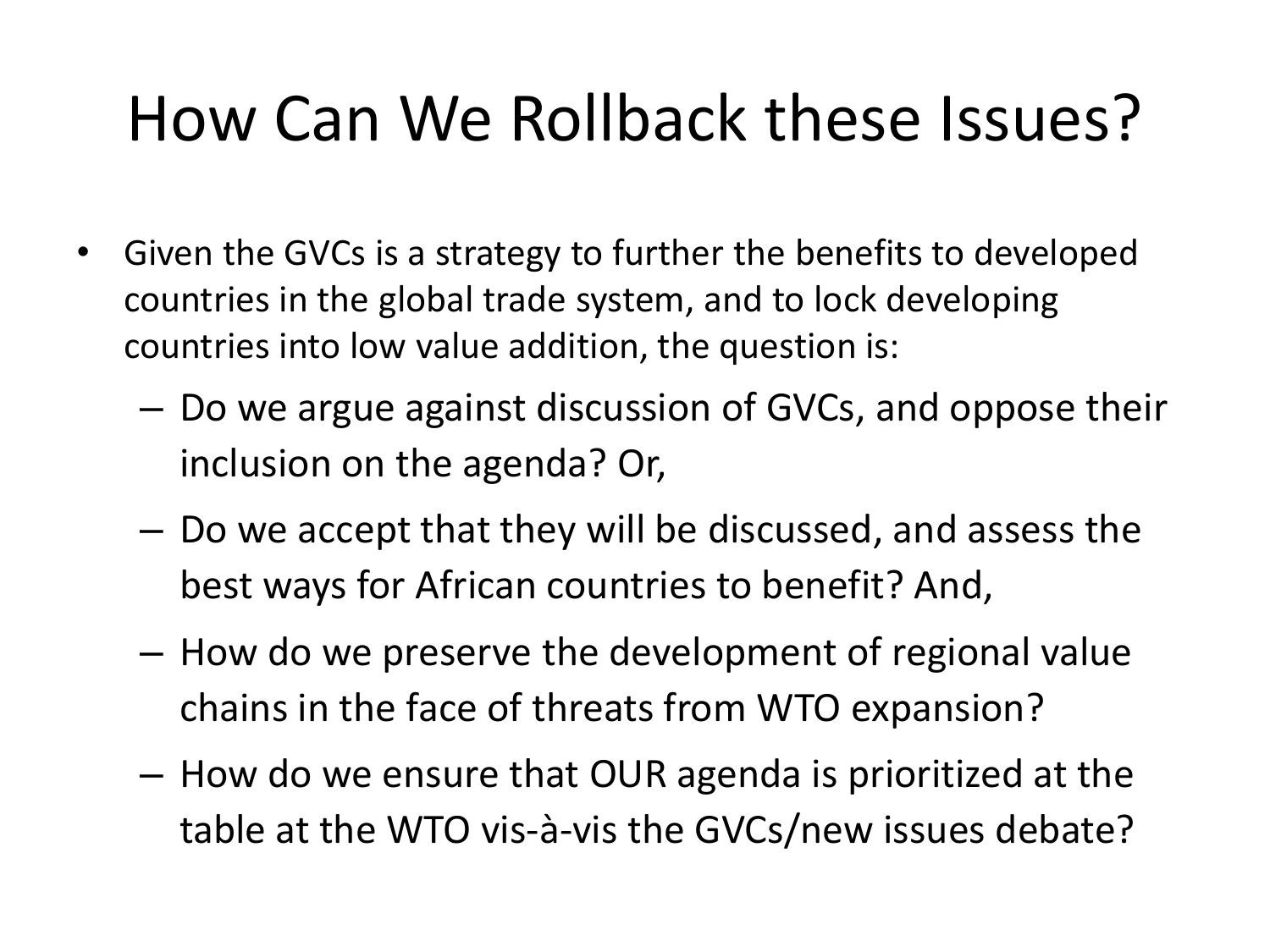## How Can We Rollback these Issues?

**Global Civil Society letter on the Nairobi Ministerial of the World Trade Organization (WTO)** 

December 09, 2015 Dear Members of the WTO,

As members of 460 civil society organizations including trade unions, environmentalists, farmers, development advocates, and public interest groups from over 150 countries, we are writing today to express extreme alarm about the current situation of the negotiations in the WTO. We urge you to take seriously the need for the upcoming Nairobi Ministerial to change existing WTO rules to make the global trading system more compatible with people-centered development, and to forestall efforts by some developed countries to abandon the development agenda and replace it with a set of so-called "new issues" that actually are non-trade issues that would impact deeply on domestic economies and constrain national policy space required for development and public interest. *-endorsed by 460 organizations from around the world.*

#### **Civil Society Letter on the Future of the WTO Negotiations**

February 23, 2016

Dear Members of the World Trade Organization (WTO),

**The upcoming General Council Meeting, scheduled for the 24th of February, is an opportunity for Members of the WTO to reassert, and accept, the importance of the development mandate in the future negotiations of the WTO.** As 145 civil society organizations including trade unions, environmentalists, farmers, development advocates, and public interest groups from around the world, we have persistently challenged the existing rules of the WTO that are incompatible with people-centered development. Many of us were in Nairobi seeking to forestall efforts by some developed countries to abandon the so called "Doha development agenda" to be able to replace it with new negotiations of a set of "new issues," that would impact deeply on domestic economies and constrain national policy space required for development and the public interest. *- endorsed by 145 organizations*